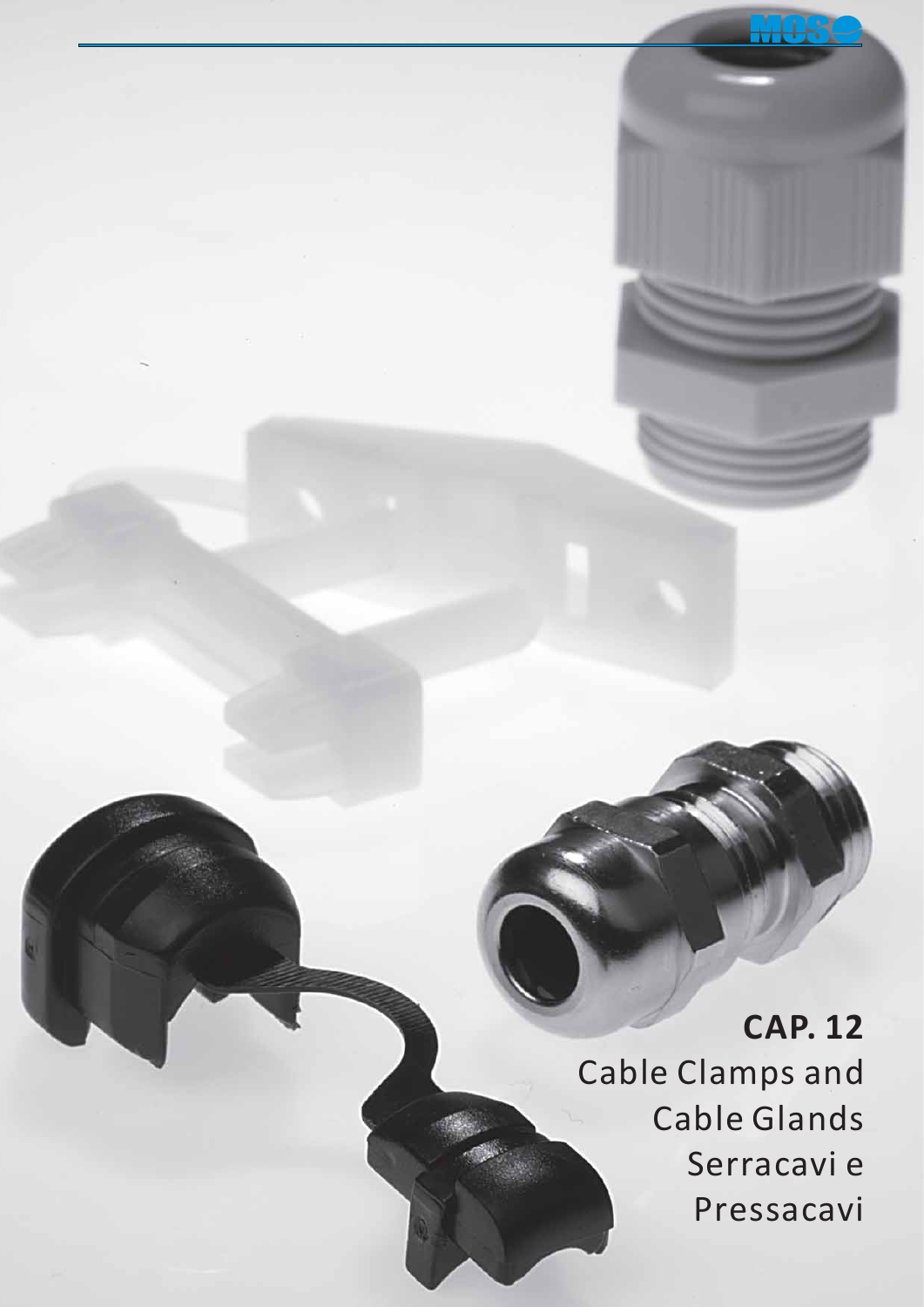





- **◆** FLAME CLASS :94V-2
- **◆** COLOR:BLACK **◆** UNIT:**㎜**







B

 $\delta$ 

| <b>PART NO</b> |                                      | WILL FIT THESE CABLE |                                | <b>CHASSIS</b><br><b>DIMENSIO</b> |          | <b>CHASSIS</b><br><b>THICKNESS</b> |                 |
|----------------|--------------------------------------|----------------------|--------------------------------|-----------------------------------|----------|------------------------------------|-----------------|
|                | <b>UL TYPE</b><br><b>DESIGNATION</b> | <b>AWG</b>           | (IMATF <b>I</b><br><b>SIZE</b> |                                   |          |                                    | <b>IPACKAGE</b> |
| MOSSB6P44      | SPT-2                                | 18/3                 | 3.0X7.6                        |                                   | 15.914.0 | $2^{\sim}2.5$                      | 500             |
|                |                                      | 16/3                 | 4.1X10.4                       |                                   |          |                                    |                 |

## STRAIN RELIEF BUSHING



**◆** FLAME CLASS :94V-2

**◆** COLOR:BLACK

**◆** UNIT:**㎜**









HOLE IN CHASSIS MAXIMUM THICKNESS:2.5

 $\sim$ 

Ø11.2

| <b>PART NO</b> | WIRF<br>ACCOMMODATED: | PACKAGE |
|----------------|-----------------------|---------|
| MOSSB4L4       | SPT-2(3X6.6)          | 500     |
| MOSSB514       | $SV(\emptyset6.0)$    |         |

## STRAIN RELIEF BUSHING



- **◆** MATERIAL:NYLON 66 (UL)
- **◆** FLAME CLASS:94V-2
- **◆** COLOR:BLACK
- **◆** UNIT:**㎜**







ROUND TYPE

|          | <b>PART NO CORD TYPE</b> | SIZE(AWG)OF      | <b>CHASSIS</b><br><b>DIMENSION</b> |      | <b>CHASSIS</b><br><b>THICKNESS</b><br><b>MAX</b> |             | <b>DIMENSION</b>   |      | <b>SECTION</b>    | PACKAGE |  |
|----------|--------------------------|------------------|------------------------------------|------|--------------------------------------------------|-------------|--------------------|------|-------------------|---------|--|
|          |                          | <b>CONDUCTOR</b> |                                    |      |                                                  | $\mathbf C$ |                    |      | <b>SHAPE</b>      |         |  |
| MOSSB6L6 | <b>SJT</b>               | 18/3C            | 15.9                               | 14.0 | 3.2                                              |             | 15.4   14.2   24.5 |      | <b>ROUND TYPE</b> |         |  |
| MOSSB7L2 | SJT                      | 14/3C            | 19.0                               | 16.5 | 3.2                                              | 19.5        | 16.3               | 27.8 |                   | 100     |  |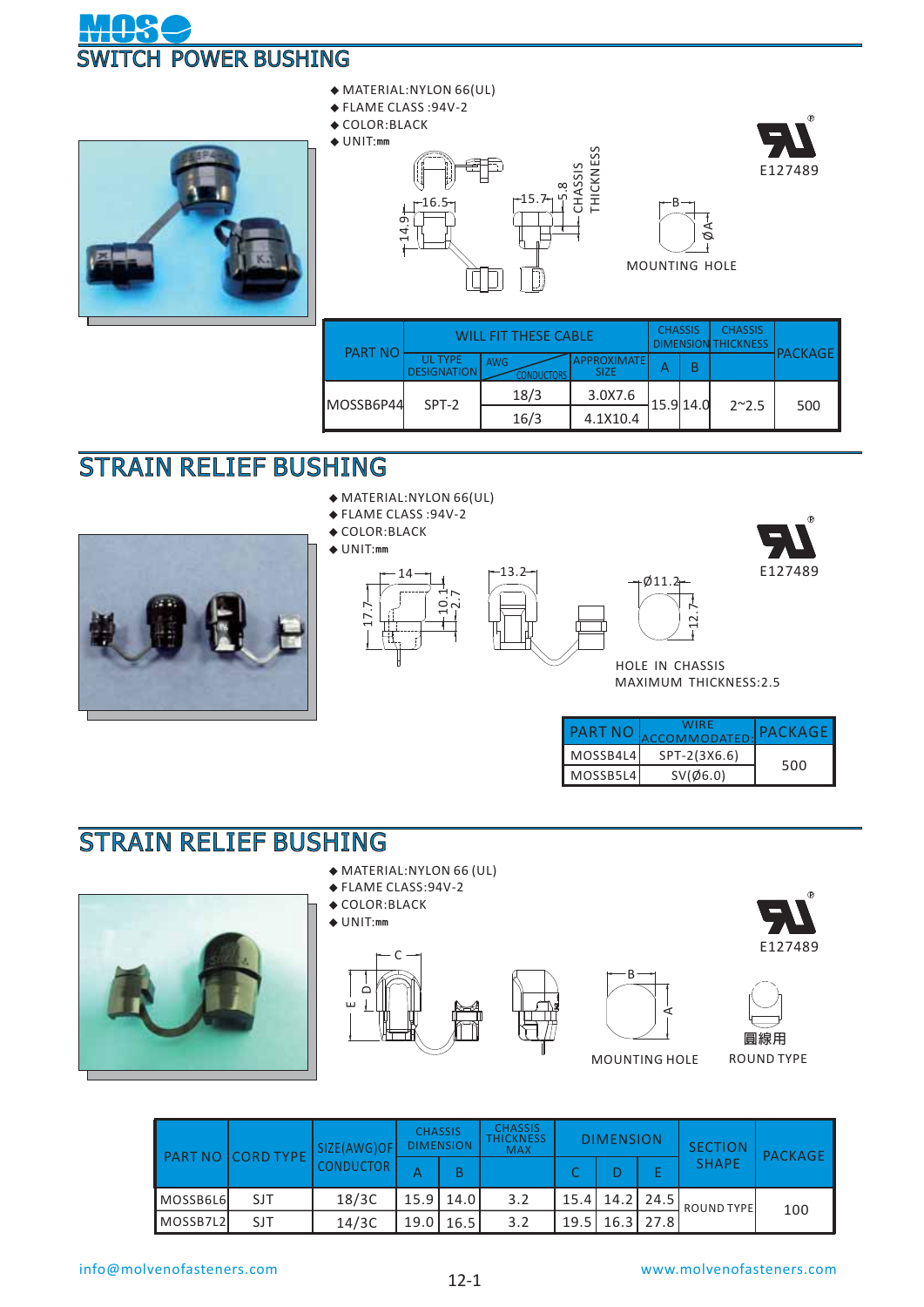

## STRAIN RELIEF BUSHING





**◆** MATERIAL:NYLON 66 (UL)







MOUNTING HOLE ROUND TYPE

| <b>PART NO</b> | <b>WILL FIT</b><br>THESE CABLE | <b>CHASSIS</b><br><b>DIMENSION</b> |     | <b>CHASSIS</b><br><b>THICKNESS</b> | <b>DIMENSION</b> |     |                                | PACKAGE |
|----------------|--------------------------------|------------------------------------|-----|------------------------------------|------------------|-----|--------------------------------|---------|
|                | <b>SIZE</b>                    |                                    |     |                                    |                  |     | <b>SECTION</b><br><b>SHAPE</b> |         |
| MOS2P1         | $03.0^{\circ}4.7$              | 9.5                                | 8.4 | $0.8^{\sim}1.6$                    | $10.4$   $10.4$  | 4.0 | <b>FLAT TYPE</b>               | 500     |

E

l

## STRAIN RELIEF BUSHING



- **◆** MATERIAL:NYLON 66(UL)
- **◆** FLAME CLASS :94V-2
- **◆** COLOR:BLACK









FLAT TYPE ROUND TYPE

| <b>CORD TYPE</b><br><b>PART NO</b> |            | SIZE(AWG)OF      |              | <b>CHASSIS</b><br><b>DIMENSION</b> | <b>CHASSIS</b><br><b>THICKNESS</b><br><b>MAX</b> |              | <b>DIMENSION</b> |     |                                | <b>PACKAGE</b><br>1000 |  |
|------------------------------------|------------|------------------|--------------|------------------------------------|--------------------------------------------------|--------------|------------------|-----|--------------------------------|------------------------|--|
|                                    |            | <b>CONDUCTOR</b> | A            | B.                                 | F                                                | $\mathsf{C}$ | D                | E   | <b>SECTION</b><br><b>SHAPE</b> |                        |  |
| MOS2P4                             | $SPT-1$    | 18/2C            | 9.5          | 8.7                                | 1.6                                              | 10.4         | 10.4             | 4.0 |                                |                        |  |
| MOS3P4                             | SPT-1      | 18/2C            | 11.0         | 9.9                                | 1.6                                              | 11.5         | 10.4             | 4.0 |                                |                        |  |
| MOS3W1                             | SPT-1      | 18/2C            | 11.0         | 9.9                                | 2.5                                              | 11.5         | 10.4             | 4.0 |                                |                        |  |
| MOS4N4                             | SPT-2      | 18/2C            | 12.7         | 11.8                               | 1.6                                              | 13.3         | 10.4             | 4.0 | <b>FLAT</b>                    |                        |  |
|                                    |            | 16/2C            | 13.1         |                                    |                                                  |              |                  |     | <b>TYPE</b>                    |                        |  |
| MOS4K4                             | SPT-2      | 18/2C            | 12.7         | 11.8                               | 2.5                                              | 13.3         | 10.5             | 4.0 |                                |                        |  |
|                                    |            | 16/2C            | 13.1         |                                    |                                                  |              |                  |     |                                |                        |  |
| MOS5N4                             | <b>SVT</b> | 18/3C            | 12.7         | 11.5                               | 1.6                                              | 13.5         | 10.9             | 4.2 |                                |                        |  |
|                                    |            |                  | 13.1         |                                    |                                                  |              |                  |     |                                |                        |  |
| MOS5P4                             | <b>SVT</b> | 18/3C            | 12.7         | 11.5                               | 2.5                                              | 13.5         | 10.9             | 4.2 |                                |                        |  |
|                                    |            |                  | 13.1         |                                    |                                                  |              |                  |     |                                |                        |  |
| MOS6N4                             | SJT        | 18/3C            | 15.9         | 14.0                               | 1.6                                              | 16.8         | 14.8             | 5.6 |                                |                        |  |
| MOS6P4                             | SJT        | 18/3C            | 15.9         | 14.0                               | 3.2                                              | 16.8         | 14.8             | 5.6 | ROUND                          | 500                    |  |
| MOS6N34                            | <b>SJT</b> | 16/3C            | 15.9         | 14.0                               | 1.6                                              | 16.2         | 15.0             | 5.6 |                                |                        |  |
| MOS6P34                            | <b>SJT</b> | 16/3C            | 15.9         | 14.0                               | 3.2                                              | 16.2         | 14.8             | 5.7 | <b>TYPE</b>                    |                        |  |
| MOS7N2                             | <b>SJT</b> | 14/3C            | 19.0         | 16.5                               | 1.6                                              | 19.5         | 19.1             | 7.8 |                                |                        |  |
|                                    |            |                  | 19.8         |                                    |                                                  |              |                  |     |                                | 100                    |  |
| MOS7P2                             | SJT        | 14/3C            | 19.0<br>19.8 | 16.5                               | 3.2                                              | 19.5         | 19.4             | 7.8 |                                |                        |  |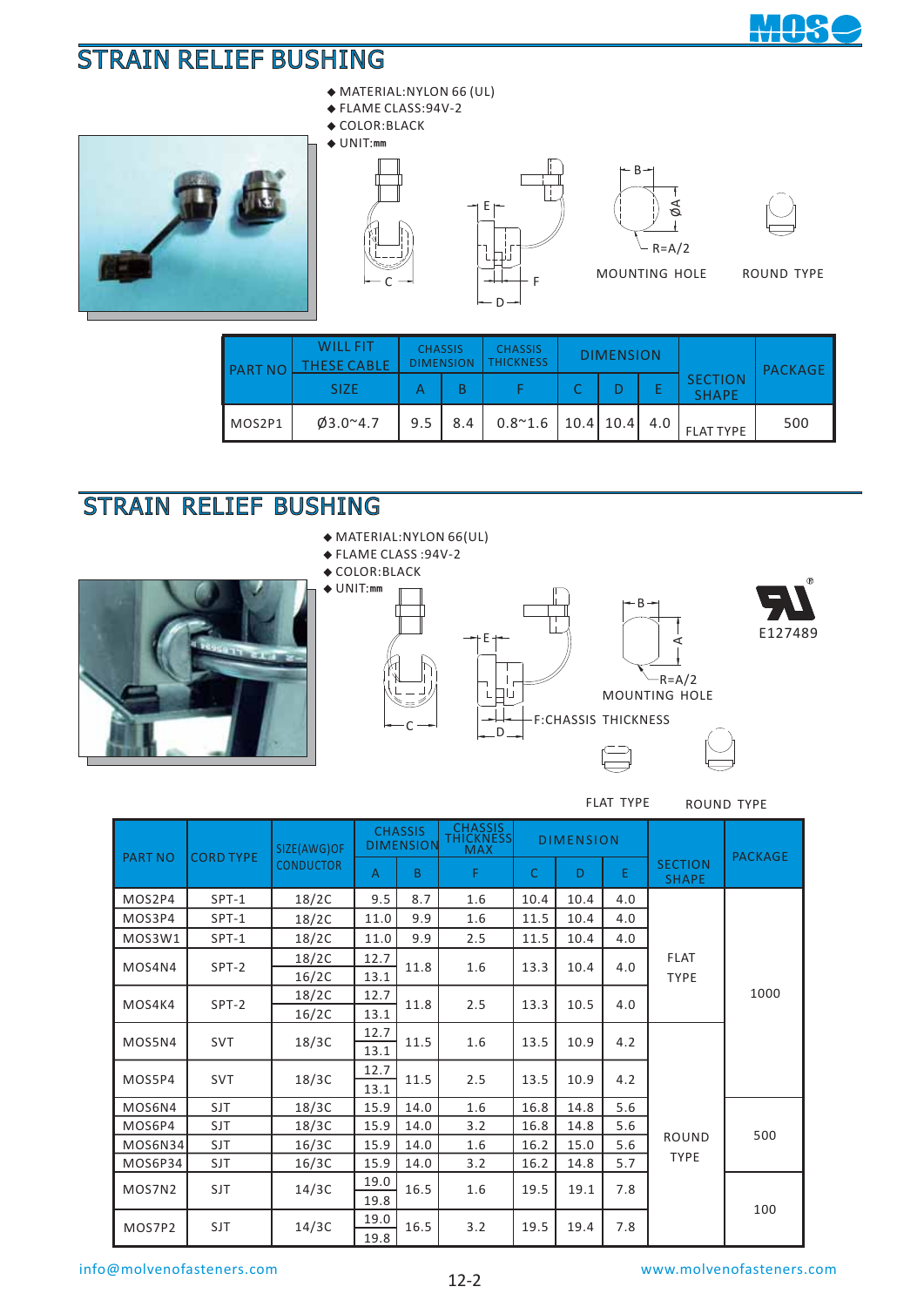



- **◆** MATERIAL:NYLON 66(UL)
- **◆** FLAME CLASS :94V-2 **◆** COLOR:BLACK
- **◆** UNIT:**㎜**





 THICKNESS 0.8~1.6 MOUNTING HOLE

 $-019$ 

|               | <b>WILL FIT THESE CABLE</b>  |                    | <b>DIMENSION</b> |  | PACKAGE |  |
|---------------|------------------------------|--------------------|------------------|--|---------|--|
| PART NO       | UL/CSA<br><b>DESCRIPTION</b> | SI <sub>7</sub> F  |                  |  |         |  |
| <b>SB7R-7</b> | SJT3C#10                     | 14.0~17.025.017.0  |                  |  | 100     |  |
| SB7R-7SP      |                              | 12.0~15.225.3117.8 |                  |  |         |  |

#### SQUARE STRAIN RELIEF BUSHING

- **◆** MATERIAL:NYLON 66(UL)
- **◆** FLAME CLASS :94V-2









MOSSB4F4





 $11.5$ <sup>-</sup>





| <b>PART NO</b> |                              | WILL FIT THESE CABLE                  | <b>CHASSIS</b><br><b>THICKNESS</b> | <b>PACKAGE</b> |
|----------------|------------------------------|---------------------------------------|------------------------------------|----------------|
|                | UL/CSA<br><b>DESCRIPTION</b> | SI <sub>7</sub> F                     |                                    |                |
|                |                              | MOSSB4F4 SPT-1, SPT-2 3X5.6, 3.71X7.6 | $0.8^{\sim}1.2$                    |                |
| MOSSB5R5       | SVT3C#18                     | $06.6^{\circ}7.2$                     | $0.8^{\sim}1.2$                    | 250            |

### SQUARE STRAIN RELIEF BUSHING

- **◆** MATERIAL:NYLON 66(UL)
- **◆** FLAME CLASS :94V-2









MOUNTING HOLE THICKNESS:0.8~1.2

|         |                              | <b>WILL FIT THESE CABLE</b>          |     |
|---------|------------------------------|--------------------------------------|-----|
| PART NO | UL/CSA<br><b>DESCRIPTION</b> | PACKAGE                              |     |
|         |                              | MOSSB4F6 SPT1, SPT-2 3X5.6, 3.71X7.6 | 200 |

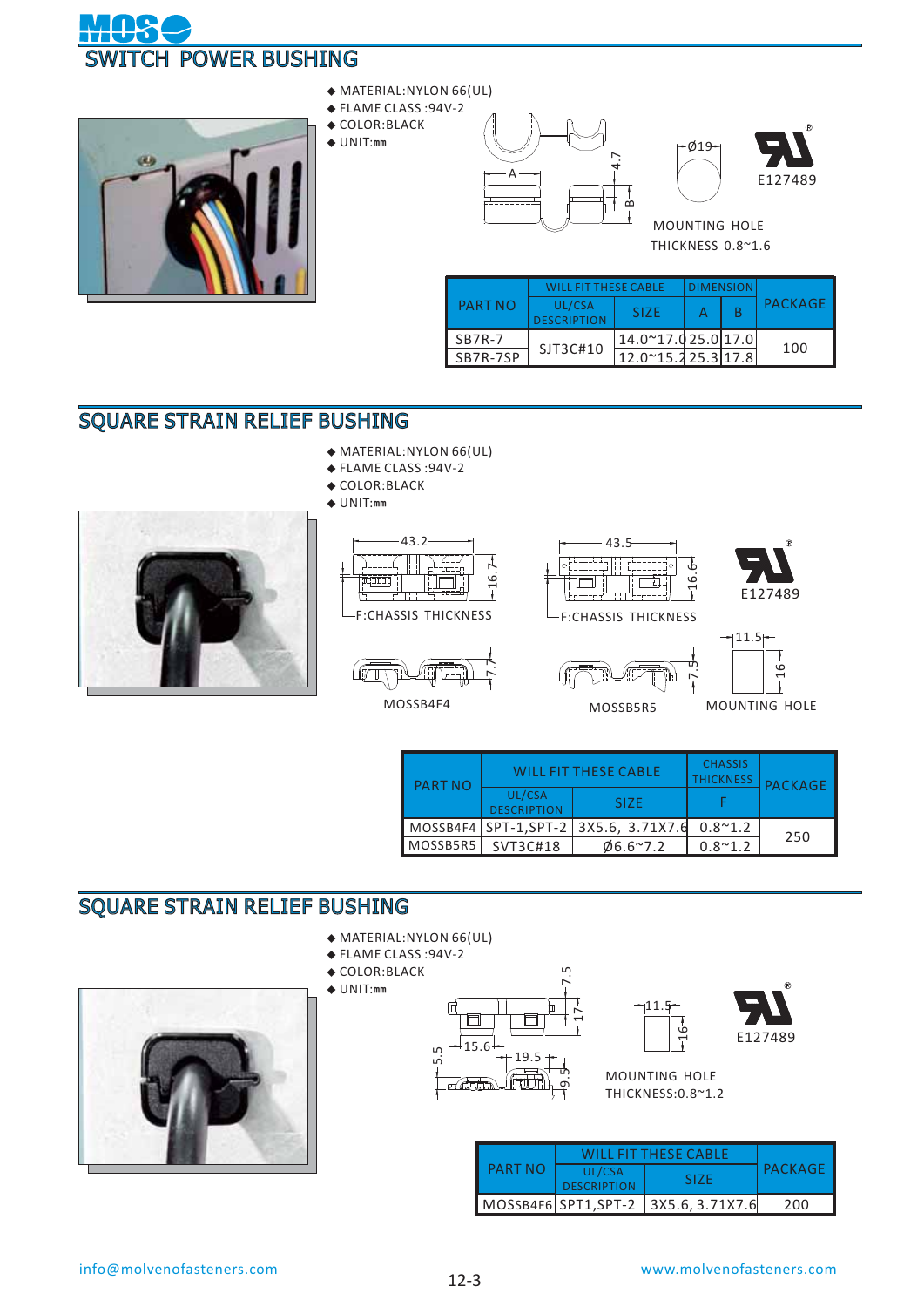## METRIC THREAD CABLE GLANDS



- **◆** Material:Body PA 6 (Polyamide 6), Cap PA 6 (Polyamide 6), Seal CR (Chloroprene Rubber)
- **◆** Flammability: V2 (According to UL 94)
- **◆** Protection Class: IP 68 5 Bar
- **◆** Operating Temperature: Permanent -20 °C up to +100 °C Intermittent -30 °C up to +150 °C
- **◆** Attachment Thread: EN 60423
- **◆** Benefits: Easy assembly, Easy handling
- ◆ Accessories: Lock nuts, Dome Plugs, Dust plugs, Reducing seals,Flat cable seals, Multihole seals, Gaskets
- **◆** UV Test Report Ref. & Standard RES 107572 & UL514B § 8.26.7
- **◆** Remarks: Other colours on request (Red-White-Blue), Different sealing types available, Large accessory range, Manufactured according to the requirements of EN 50262
- **◆** UNIT:**㎜**



|                 | <b>PART NO</b>                   |                 | <b>THREAD</b> | <b>CLAMPING</b><br><b>RANGE</b> | ΤL          | <b>TD</b>   | <b>SW</b>   | <b>MAXH</b> | D    | <b>INNER</b><br><b>PACK</b> | <b>PACKAGE</b> |
|-----------------|----------------------------------|-----------------|---------------|---------------------------------|-------------|-------------|-------------|-------------|------|-----------------------------|----------------|
| <b>RAL 7001</b> | <b>RAL 7035</b>                  | <b>RAL 9005</b> | <b>TYPE</b>   | $Ø$ MIN-MAX                     |             |             |             |             |      |                             |                |
| BM-0S           | <b>BM-1S</b>                     | <b>BM-2S</b>    | M12x1,5       | $3,0 - 6,5$                     | 8,0         |             | $12,0$ 15,0 | 23,0        | 17,2 | 100                         | 6.000          |
| <b>BM-01</b>    | <b>BM-11</b>                     | <b>BM-21</b>    | M16x1,5       | $5,0 - 10,0$                    | 10,0        | 16,0        | 22,0        | 30,0        | 25,2 | 50                          | 2400           |
| <b>BM-01L</b>   | <b>BM-11L</b>                    | <b>BM-21L</b>   | M16x1,5       | $5,0 - 10,0$                    | 15,0        | 16,0        | 22,0        | 30,0        | 25,2 | 50                          | 2000           |
| <b>BM-02</b>    | BM-12                            | <b>BM-22</b>    | M20x1,5       | $6,0 - 12,0$                    | 10,0        | 20,0        | 24,0        | 30,0        | 27,7 | 50                          | 1800           |
| <b>BM-02L</b>   | <b>BM-12L</b>                    | <b>BM-22L</b>   | M20x1,5       | $6,0 - 12,0$                    | 15,0        | 20,0        | 24,0        | 30,0        | 27,7 | 50                          | 1800           |
| <b>BM-03</b>    | <b>BM-13</b>                     | <b>BM-23</b>    | M20x1,5       | $10,0 - 14,0$                   | 10,0        | 20,0        | 27,0        | 33,0        | 31,0 | 50                          | 1600           |
| <b>BM-04</b>    | <b>BM-14</b>                     | <b>BM-24</b>    | M20x1,5       | $10,0 - 14,0$                   | 15,0        | 20,0        | 27,0        | 33,0        | 31,0 | 50                          | 1800           |
| <b>BM-05</b>    | <b>BM-15</b>                     | <b>BM-25</b>    | M25x1,5       | $13,0 - 18,0$                   | 10,0        | 25,0        | 33,0        | 35,5        | 37,2 | 25                          | 750            |
| <b>BM-06</b>    | <b>BM-16</b>                     | <b>BM-26</b>    | M25x1,5       | $13,0 - 18,0$                   | 15,0        | 25,0        | 33,0        | 35,5        | 37,2 | 25                          | 750            |
| <b>BM-07</b>    | <b>BM-17</b>                     | <b>BM-27</b>    | M32x1,5       | $18,0 - 25,0$                   |             | $15,0$ 32,0 | 42,0        | 41,0        | 47,5 | 20                          | 600            |
| <b>BM-08</b>    | <b>BM-18</b>                     | <b>BM-28</b>    | M40x1,5       | $22,0 - 32,0$                   |             | $18,0$ 40,0 | 53,0        | 50,0        | 60,0 | 10                          | 200            |
| <b>BM-09</b>    | <b>BM-19</b>                     | <b>BM-29</b>    | M50x1,5       | $30,0 - 38,0$                   |             | $18,0$ 50,0 | 60,0        | 54,0        | 67,7 | 10                          | 200            |
| <b>BM-10</b>    | <b>BM-20</b>                     | <b>BM-30</b>    | M63x1,5       | $34,0 - 44,0$                   |             | $18,0$ 63,0 | 65,0        | 54,5        | 72,2 | 10                          | 200            |
|                 | <b>Glands With Reducing Seal</b> |                 |               |                                 |             |             |             |             |      |                             |                |
| BI-0S           | $BI-1S$                          | $BI-2S$         | M12x1,5       | $2,0 - 5,0$                     |             | $8,0$ 12,0  | 15,0        | 23,0        | 17,2 | 100                         | 6.000          |
| $BI-01$         | $BI-11$                          | $BI-21$         | M16x1,5       | $3,0 - 7,0$                     |             | $10,0$ 16,0 | 22,0        | 30,0        | 25,2 | 50                          | 2.400          |
| <b>BI-01L</b>   | <b>BI-11L</b>                    | $BI-21L$        | M16x1,5       | $3,0 - 7,0$                     |             | $15,0$ 16,0 | 22,0        | 30,0        | 25,2 | 50                          | 2.000          |
| $BI-02$         | $BI-12$                          | $BI-22$         | M20x1,5       | $5,0 - 9,0$                     |             | $10,0$ 20,0 | 24,0        | 30,0        | 27,7 | 50                          | 1.800          |
| <b>BI-02L</b>   | <b>BI-12L</b>                    | <b>BI-22L</b>   | M20x1,5       | $5,0 - 9,0$                     |             | 15,0 20,0   | 24,0        | 30,0        | 27,7 | 50                          | 1.800          |
| $BI-03$         | $BI-13$                          | $BI-23$         | M20x1,5       | $7,0 - 12,0$                    | $10,0$ 20,0 |             | 27,0        | 33,0        | 31,0 | 50                          | 1.600          |
| $BI-04$         | $BI-14$                          | $BI-24$         | M20x1,5       | $7,0 - 12,0$                    | 15,0 20,0   |             | 27.0        | 33,0        | 31,0 | 50                          | 1.800          |
| <b>BI-05</b>    | $BI-15$                          | $BI-25$         | M25x1,5       | $9,0 - 16,0$                    |             | $10,0$ 25,0 | 33,0        | 35,5        | 37,2 | 25                          | 750            |
| <b>BI-06</b>    | $BI-16$                          | $BI-26$         | M25x1,5       | $9,0 - 16,0$                    |             | $15,0$ 25,0 | 33.0        | 35,5        | 37.2 | 25                          | 750            |
| <b>BI-07</b>    | $BI-17$                          | $BI-27$         | M32x1,5       | $12,0 - 20,0$ 15,0 32,0         |             |             | 42,0        | 41,0        | 47.5 | 20                          | 600            |
| <b>BI-08</b>    | $BI-18$                          | $BI-28$         | M40x1,5       | $20,0 - 26,0$                   |             | $18,0$ 40,0 | 53,0        | 50,0        | 60,0 | 10                          | 200            |
| <b>BI-09</b>    | $BI-19$                          | $BI-29$         | M50x1.5       | $25.0 - 31.0$                   |             | $18,0$ 50.0 | 60.0        | 54.0        | 67.7 | 10                          | 200            |
| $BI-10$         | $BI-20$                          | <b>BI-30</b>    | M63x1,5       | $29,0 - 35,0$                   |             | $18,0$ 63,0 | 65,0        | 54,5        | 72,2 | 10                          | 200            |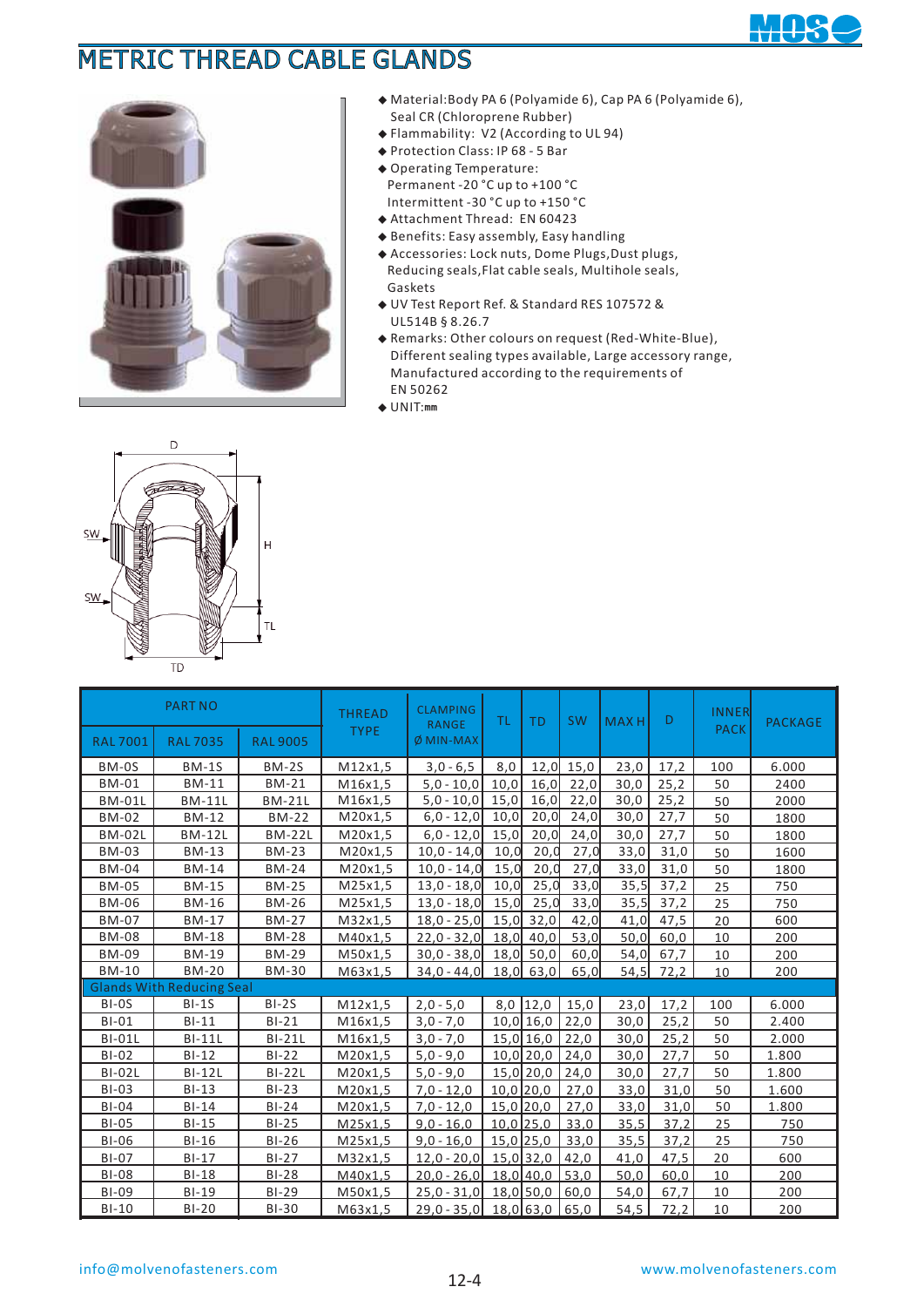# **METRIC THREAD CABLE GLANDS**



- **◆** Material:Body PA 6 (Polyamide 6), Cap PA 6 (Polyamide 6), Seal CR (Chloroprene Rubber)
- **◆** Flammability: V2 (According to UL 94)
- **◆** Protection Class: IP 68 5 Bar
- **◆** Operating Temperature: Permanent -20 °C up to +100 °C Intermittent -30 °C up to +150 °C
- **◆** Attachment Thread: EN 60423
- **◆** Benefits: Easy assembly, Easy handling
- ◆ Accessories: Lock nuts, Dome Plugs, Dust plugs, Reducing seals,Flat cable seals, Multihole seals, Gaskets
- **◆** UV Test Report Ref. & Standard RES 107572 & UL514B § 8.26.7
- **◆** Remarks: Other colours on request (Red-White-Blue), Different sealing types available, Large accessory range, Manufactured according to the requirements of EN 50262
- **◆** UNIT:**㎜**



|                     | <b>PART NO</b>                   |                  | <b>THREAD</b> | <b>CLAMPING</b><br><b>RANGE</b>  | ΤL          | <b>TD</b>   | <b>SW</b> | <b>MAXH</b> | D    | <b>INNER</b> | <b>PACKAGE</b> |
|---------------------|----------------------------------|------------------|---------------|----------------------------------|-------------|-------------|-----------|-------------|------|--------------|----------------|
| <b>RAL 7001</b>     | <b>RAL 7035</b>                  | <b>RAL 9005</b>  | <b>TYPE</b>   | $Ø$ MIN-MAX                      |             |             |           |             |      | <b>PACK</b>  |                |
| BM-EN-0S            | BM-EN-1S                         | BM-EN-2S         | M12x1,5       | $3,0 - 6,5$                      |             | $8,0$ 12,0  | 15,0      | 22,0        | 17,1 | 100          | 6000           |
| <b>BM-EN-OSL</b>    | BM-EN-1SL                        | <b>BM-EN-2SL</b> | M12x1,5       | $3,0 - 6,5$                      |             | 15,0 12,0   | 15,0      | 22,0        | 17,1 | 100          | 6000           |
| <b>BM-EN-01</b>     | <b>BM-EN-11</b>                  | <b>BM-EN-21</b>  | M16x1,5       | $4,0 - 8,0$                      | 8,0         | 16,0        | 19,0      | 25,0        | 21,6 | 50           | 3000           |
| <b>BM-EN-02</b>     | <b>BM-EN-12</b>                  | <b>BM-EN-22</b>  | M20x1,5       | $6,0 - 12,0$                     | 10,0        | 20,0        | 24,0      | 29,0        | 27,7 | 50           | 1800           |
| BM-EN-02L           | BM-EN-12L                        | BM-EN-22L        | M20x1,5       | $6,0 - 12,0$                     | 15,0        | 20,0        | 24,0      | 29,0        | 27,7 | 50           | 1800           |
| <b>BM-EN-03</b>     | <b>BM-EN-13</b>                  | <b>BM-EN-23</b>  | M25x1,5       | $11,0 - 17,0$                    | 8,0         | 25,0        | 29,0      | 34,0        | 32,5 | 50           | 1000           |
| BM-EN-03L           | BM-EN-13L                        | BM-EN-23L        | M25x1,5       | $11,0 - 17,0$                    | 15,0        | 25,0        | 29,0      | 34,0        | 32,5 | 50           | 1000           |
| <b>BM-EN-04</b>     | <b>BM-EN-14</b>                  | <b>BM-EN-24</b>  | M32x1,5       | $15,0 - 21,0$                    | 10,0        | 32,0        | 36,0      | 41,0        | 41,0 | 25           | 750            |
| <b>BM-EN-05</b>     | <b>BM-EN-15</b>                  | <b>BM-EN-25</b>  | M40x1,5       | $19,0 - 28,0$ 10,0               |             | 40,0        | 46,0      | 45,5        | 52,4 | 20           | 440            |
| BM-EN-05L           | <b>BM-EN-15L</b>                 | BM-EN-25L        | M40x1,5       | $19,0 - 28,0$ 18,0               |             | 40,0        | 46,0      | 45,5        | 52,4 | 20           | 440            |
| <b>BM-EN-06</b>     | <b>BM-EN-16</b>                  | <b>BM-EN-26</b>  | M50x1,5       | $30,0 - 38,0$ 18,0               |             | 50,0        | 60,0      | 49,0        | 67,7 | 10           | 200            |
| <b>BM-EN-07</b>     | <b>BM-EN-17</b>                  | <b>BM-EN-27</b>  | M63x1,5       | $34,0 - 44,0$ 15,0               |             | 63,0        | 65,0      | 49,0        | 72,2 | 10           | 200            |
|                     | <b>Glands With Reducing Seal</b> |                  |               |                                  |             |             |           |             |      |              |                |
| BM-EN-OSR BM-EN-1SR |                                  | BM-EN-2SR        | M12x1,5       | $2,0 - 5,0$                      | 8,0         | 12,0        | 15,0      | 22,0        | 17,1 | 100          | 6000           |
|                     | BM-EN-OSRUBM-EN-1SRL BM-EN-2SRU  |                  | M12x1,5       | $2,0 - 5,0$                      | 15,0        | 12,0        | 15,0      | 22,0        | 17,1 | 100          | 6000           |
| BM-EN-01R BM-EN-11R |                                  | BM-EN-21R        | M16x1,5       | $2,0 - 6,0$                      | 8,0         | 16,0        | 19,0      | 25,0        | 21,6 | 50           | 3000           |
|                     | BM-EN-02R BM-EN-12R BM-EN-22R    |                  | M20x1,5       | $5,0 - 9,0$                      |             | $10,0$ 20,0 | 24,0      | 29,0        | 27,7 | 50           | 1800           |
|                     | BM-EN-02RUBM-EN-12RLIBM-EN-22RI  |                  | M20x1,5       | $5,0 - 9,0$                      |             | $15,0$ 20,0 | 24,0      | 29,0        | 27,7 | 50           | 1800           |
|                     | BM-EN-03R BM-EN-13R BM-EN-23R    |                  | M25x1,5       | $9,0 - 13,0$                     |             | $8,0$ 25,0  | 29,0      | 34,0        | 32,5 | 50           | 1000           |
|                     | BM-EN-03RLBM-EN-13RLBM-EN-23RL   |                  | M25x1.5       | $9.0 - 13.0$                     | $15.0$ 25.0 |             | 29.0      | 34.0        | 32.5 | 50           | 1000           |
|                     | BM-FN-04R BM-FN-14R BM-FN-24R    |                  | M32x1.5       | 11.0 - 15.5   10.0   32.0   36.0 |             |             |           | 41.0        | 41.0 | 25           | 750            |
|                     | BM-FN-05R BM-FN-15R BM-FN-25R    |                  | M40x1.5       | $16.0 - 23.0$ 10.0               |             | 40.0 46.0   |           | 45.5        | 52.4 | 20           | 440            |
|                     | BM-EN-05RUBM-EN-15RLIBM-EN-25RI  |                  | M40x1,5       | $16,0 - 23,0$ 18,0               |             | 40.0        | 46,0      | 45.5        | 52,4 | 20           | 440            |
| BM-EN-06R BM-EN-16R |                                  | BM-EN-26R        | M50x1,5       | $25,0 - 31,0$ 18,0               |             | $50,0$ 60,0 |           | 49,0        | 67,7 | 10           | 200            |
| BM-EN-07R BM-EN-17R |                                  | $BM-EN-27R$      | M63x1,5       | $29,0 - 35,0$ 18,0 63,0 65,0     |             |             |           | 49,0        | 72,2 | 10           | 200            |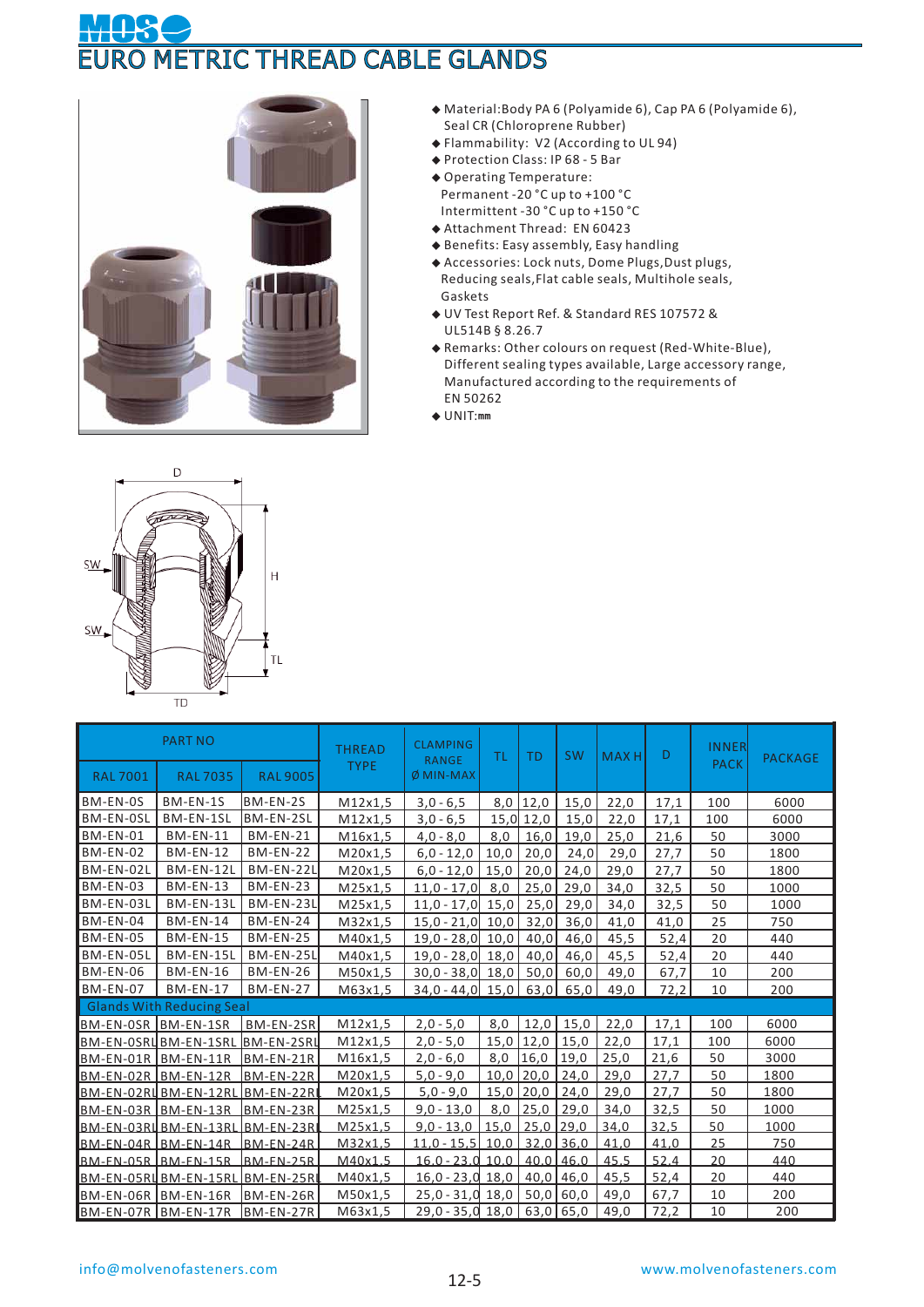### PG THREAD CABLE GLANDS



**◆** Material:Body PA 6 (Polyamide 6), Cap PA 6 (Polyamide 6), Seal CR (Chloroprene Rubber)

┱

- **◆** Flammability: V2 (According to UL 94)
- **◆** Protection Class: IP 68 5 Bar
- **◆** Operating Temperature: Permanent -20 °C up to +100 °C Intermittent -30 °C up to +150 °C
- **◆** Attachment Thread: DIN 40430
- **◆** Benefits: Easy assembly, Easy handling
- ◆ Accessories: Lock nuts, Dome Plugs, Dust plugs, Reducing seals,Flat cable seals, Multihole seals, Gaskets
- **◆** UV Test Report Ref. & Standard RES 107572 & UL514B § 8.26.7
- **◆** Remarks: Other colours on request (Red-White-Blue), Different sealing types available, Large accessory range, Manufactured according to the requirements of EN 50262
- **◆** UNIT:**㎜**



|                 | <b>PART NO</b>                   |                 | <b>THREAD</b><br><b>TYPE</b> | <b>CLAMPING</b><br><b>RANGE</b> | ΤL   | <b>TD</b>   | <b>SW</b> | <b>MAXH</b> | D    | <b>INNER</b><br><b>PACK</b> | <b>PACKAGE</b> |
|-----------------|----------------------------------|-----------------|------------------------------|---------------------------------|------|-------------|-----------|-------------|------|-----------------------------|----------------|
| <b>RAL 7001</b> | <b>RAL 7035</b>                  | <b>RAL 9005</b> |                              | $\emptyset$ MIN-MAX             |      |             |           |             |      |                             |                |
| <b>BS-01</b>    | <b>BS-11</b>                     | <b>BS-21</b>    | Pg 7                         | $3,0 - 6,5$                     | 8,0  | 12,4        | 15,0      | 23,0        | 17,2 | 100                         | 6.000          |
| <b>BS-02</b>    | BS-12                            | <b>BS-22</b>    | Pg 9                         | $4,0 - 8,0$                     | 8,0  | 15,1        | 19,0      | 26,5        | 21,9 | 50                          | 3.000          |
| <b>BS-03</b>    | <b>BS-13</b>                     | <b>BS-23</b>    | Pg 11                        | $5,0 - 10,0$                    | 8,0  | 18,5        | 22,0      | 22,0        | 25,2 | 50                          | 2.400          |
| <b>BS-04</b>    | <b>BS-14</b>                     | <b>BS-24</b>    | Pg 13,5                      | $6,0 - 12,0$                    | 10,0 | 20,3        | 24,0      | 29,5        | 27,7 | 50                          | 1.800          |
| <b>BS-05</b>    | <b>BS-15</b>                     | <b>BS-25</b>    | Pg 16                        | $10,0 - 14,0$ 10,0              |      | 22,5        | 27,0      | 32,5        | 31,0 | 50                          | 1.600          |
| <b>BS-06</b>    | <b>BS-16</b>                     | <b>BS-26</b>    | Pg 21                        | $13,0 - 18,0$ 11,0              |      | 28,1        | 33,0      | 35,0        | 37,2 | 25                          | 750            |
| <b>BS-07</b>    | <b>BS-17</b>                     | <b>BS-27</b>    | Pg 29                        | $18,0 - 25,0$ 11,0              |      | 37,0        | 42,0      | 42,0        | 47,5 | 20                          | 600            |
| <b>BS-08</b>    | <b>BS-18</b>                     | <b>BS-28</b>    | Pg 36                        | $22,0 - 32,0$ 13,0              |      | 46,8        | 53,0      | 52,0        | 60,0 | 10                          | 250            |
| <b>BS-09</b>    | <b>BS-19</b>                     | <b>BS-29</b>    | Pg 42                        | $30,0 - 38,0$ 13,0              |      | 54,0        | 60,0      | 54,5        | 67,7 | 10                          | 200            |
| <b>BS-10</b>    | <b>BS-20</b>                     | <b>BS-30</b>    | Pg 48                        | $34,0 - 44,0$ 14,0              |      | 59,0        | 65,0      | 54,5        | 72,2 | 10                          | 200            |
|                 | <b>Glands With Reducing Seal</b> |                 |                              |                                 |      |             |           |             |      |                             |                |
| <b>BSR-01</b>   | <b>BSR-11</b>                    | <b>BSR-21</b>   | Pg 7                         | $2,0 - 5,0$                     | 8,0  | $12,4$ 15,0 |           | 23,0        | 17,2 | 100                         | 6.000          |
| <b>BSR-02</b>   | <b>BSR-12</b>                    | <b>BSR-22</b>   | Pg 9                         | $2,0 - 6,0$                     | 8,0  | 15,1        | 19,0      | 26,5        | 21,9 | 50                          | 3.000          |
| <b>BSR-03</b>   | <b>BSR-13</b>                    | <b>BSR-23</b>   | Pg 11                        | $3,0 - 7,0$                     | 8,0  | 18,5        | 22,0      | 22,0        | 25,2 | 50                          | 2.400          |
| <b>BSR-04</b>   | <b>BSR-14</b>                    | <b>BSR-24</b>   | Pg 13,5                      | $5,0 - 9,0$                     | 10,0 | 20,3        | 24,0      | 29,5        | 27,7 | 50                          | 1.800          |
| <b>BSR-05</b>   | <b>BSR-15</b>                    | <b>BSR-25</b>   | Pg 16                        | $7,0 - 12,0$                    | 10,0 | 22,5 27,0   |           | 32,5        | 31,0 | 50                          | 1.600          |
| <b>BSR-06</b>   | <b>BSR-16</b>                    | <b>BSR-26</b>   | Pg 21                        | $9,0 - 16,0$                    | 11,0 | $28,1$ 33,0 |           | 35,0        | 37,2 | 25                          | 750            |
| <b>BSR-07</b>   | <b>BSR-17</b>                    | <b>BSR-27</b>   | Pg 29                        | $12,0 - 20,0$                   | 11,0 | $37,0$ 42,0 |           | 42,0        | 47,5 | 20                          | 600            |
| <b>BSR-08</b>   | <b>BSR-18</b>                    | <b>BSR-28</b>   | Pg 36                        | $20,0 - 26,0$                   | 13,0 | 46,8 53,0   |           | 52,0        | 60,0 | 10                          | 250            |
| <b>BSR-09</b>   | <b>BSR-19</b>                    | <b>BSR-29</b>   | Pg 42                        | $25,0 - 31,0$                   | 13,0 | 54,0 60,0   |           | 54,5        | 67,7 | 10                          | 200            |
| <b>BSR-10</b>   | <b>BSR-20</b>                    | <b>BSR-30</b>   | Pg 48                        | $29,0 - 35,0$ 14,0              |      | 59,0 65,0   |           | 54,5        | 72,2 | 10                          | 200            |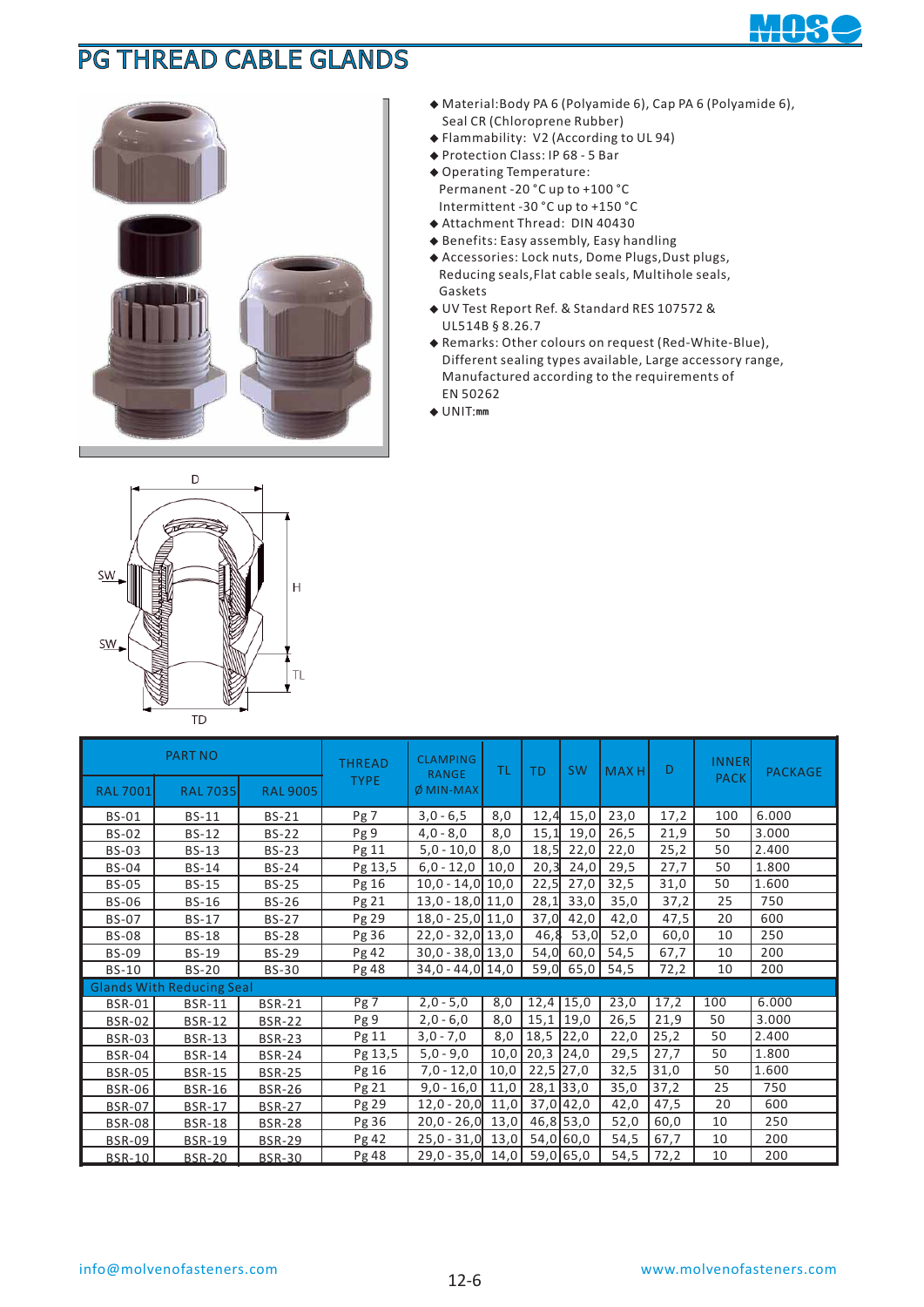# **READ CABLE GLANDS**



- **◆** Material:Body PA 6 (Polyamide 6), Cap PA 6 (Polyamide 6), Seal CR (Chloroprene Rubber)
- **◆** Flammability: V2 (According to UL 94)
- **◆** Protection Class: IP 68 5 Bar
- **◆** Operating Temperature: Permanent -20 °C up to +100 °C Intermittent -30 °C up to +150 °C
- **◆** Attachment Thread: ANSI B 1.20.1
- **◆** Benefits: Easy assembly, Easy handling
- ◆ Accessories: Lock nuts, Dome Plugs, Dust plugs, Reducing seals,Flat cable seals, Multihole seals, Gaskets
- **◆** UV Test Report Ref. & Standard RES 107572 & UL514B § 8.26.7
- **◆** Remarks: Other colours on request (Red-White-Blue), Different sealing types available, Large accessory range, Manufactured according to the requirements of EN 50262
- **◆** UNIT:**㎜**



|                 | <b>PART NO</b>                   |                 | <b>THREAD</b>      | <b>CLAMPING</b><br><b>RANGE</b> | <b>CLAMPING</b><br><b>RANGE</b>                                        | ΤL   | TD   | <b>SW</b> | <b>MAX</b><br>н | D    | IN.         | <b>PACKAGE</b> |
|-----------------|----------------------------------|-----------------|--------------------|---------------------------------|------------------------------------------------------------------------|------|------|-----------|-----------------|------|-------------|----------------|
| <b>RAL 7001</b> | <b>RAL 7035</b>                  | <b>RAL 9005</b> | <b>TYPE</b>        | $\emptyset$ MIN-MAX<br>mm       | $\emptyset$ MIN-MAX<br>inch                                            | inch | inch | inch      | inch            | inch | <b>PACK</b> |                |
| BSPA-01         | BSPA-11                          | BSPA-21         | NPT 3/8"           |                                 | 5,0 - 10,0 0,197-0,394 0,590 0,675 0,866 1,140 0,990 50                |      |      |           |                 |      |             | 2.000          |
| BSPB-02         | BSPB-12                          | BSPB-22         | NPT 1/2"           |                                 | $6,0 - 12,0$ 0,236-0,472 0,590 0,840 0,940 1,200 1,090 50              |      |      |           |                 |      |             | 1.800          |
| BSPC-02         | BSPC-12                          | BSPC-22         | NPT 1/2"           |                                 | 10,0 - 14,0 0,394-0,551 0,590 0,840 1,062 1,263 1,220 50               |      |      |           |                 |      |             | 1.800          |
| BSPD-03         | BSPD-13                          | BSPD-23         | NPT 3/4"           |                                 | 13,0 - 18,0 0,511-0,709 0,590 1,050 1,299 1,397 1,464 25               |      |      |           |                 |      |             | 750            |
| <b>BSP-04</b>   | <b>BSP-14</b>                    | <b>BSP-24</b>   | NPT <sub>1</sub> " |                                 | 18,0 - 25,0 0,709-0,984 0,708 1,315 1,650 1,594 1,870 20               |      |      |           |                 |      |             | 600            |
|                 | <b>Glands With Reducing Seal</b> |                 |                    |                                 |                                                                        |      |      |           |                 |      |             |                |
| BSPA-01R        | BSPA-11R                         | BSPA-21R        | NPT 3/8"           | $3,0 - 7,0$                     | $\left[0,118-0,276\right]0,5900,6750,8661,1400,99050$                  |      |      |           |                 |      |             | 2.000          |
| BSPB-02R        | BSPB-12R                         | BSPB-22R        | NPT 1/2"           | $5,0 - 9,0$                     | $[0, 197 - 0, 354 \ [0, 590 \ 0, 840 \ 0, 940 \ 1, 200 \ 1, 090 \ 50]$ |      |      |           |                 |      |             | 1.800          |
| BSPC-02R        | BSPC-12R                         | BSPC-22R        | NPT 1/2"           |                                 | 7,0 - 12,0 0,276-0,472 0,590 0,840 1,062 1,263 1,220 50                |      |      |           |                 |      |             | 1.800          |
| BSPD-03R        | BSPD-13R                         | BSPD-23R        | NPT 3/4"           |                                 | $9,0 - 16,0$ 0,354-0,630 0,590 1,050 1,299 1,397 1,464 25              |      |      |           |                 |      |             | 750            |
| BSP-04R         | <b>BSP-14R</b>                   | BSP-24R         | NPT <sub>1"</sub>  |                                 | 12,0 - 20,0 0,472-0,787 0,708 1,315 1,650 1,594 1,870 20               |      |      |           |                 |      |             | 600            |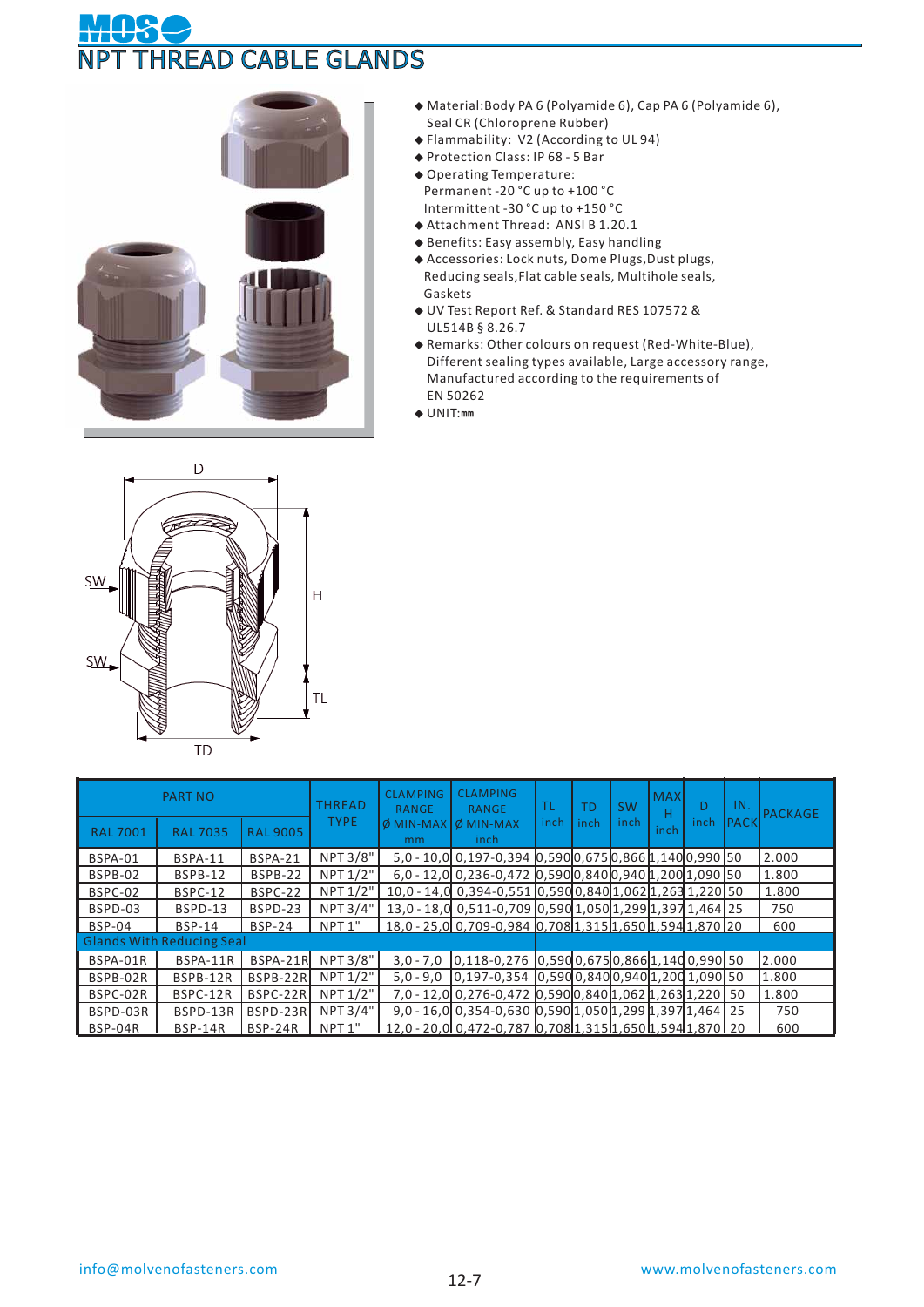## G (R) THREAD CABLE GLANDS



**◆** Material:Body PA 6 (Polyamide 6), Cap PA 6 (Polyamide 6), Seal CR (Chloroprene Rubber)

┱

- **◆** Flammability: V2 (According to UL 94)
- **◆** Protection Class: IP 68 5 Bar **◆** Operating Temperature: Permanent -20 °C up to +100 °C
- Intermittent -30 °C up to +150 °C
- **◆** Attachment Thread: DIN ISO 228
- **◆** Benefits: Easy assembly, Easy handling
- ◆ Accessories: Lock nuts, Dome Plugs, Dust plugs, Reducing seals,Flat cable seals, Multihole seals, Gaskets
- **◆** UV Test Report Ref. & Standard RES 107572 & UL514B § 8.26.7
- **◆** Remarks: Other colours on request (Red-White-Blue), Different sealing types available, Large accessory range, Manufactured according to the requirements of EN 50262
- **◆** UNIT:**㎜**



|                 | <b>PART NO</b>                   |                 | <b>CLAMPING</b><br><b>THREAD</b><br>ΤL<br><b>RANGE</b> |                     | <b>SW</b><br>TD     |      | <b>MAXH</b> | D    | <b>INNER</b> | <b>PACKAGE</b> |
|-----------------|----------------------------------|-----------------|--------------------------------------------------------|---------------------|---------------------|------|-------------|------|--------------|----------------|
| <b>RAL 7001</b> | <b>RAL 7035</b>                  | <b>RAL 9005</b> | <b>TYPE</b>                                            | $\emptyset$ MIN-MAX |                     |      |             |      | <b>PACK</b>  |                |
| BPF-01          | <b>BPF-11</b>                    | <b>BPF-21</b>   | G3/8"                                                  | $5,0 - 10,0$        | 11,0 16,66 22,0     |      | 24,5        | 25,2 | 50           | 2400           |
| <b>BPF-02</b>   | <b>BPF-12</b>                    | <b>BPF-22</b>   | G 1/2"                                                 | $6,0 - 12,0$        | 10,0 20,95          | 24,0 | 26,0        | 27,8 | 50           | 1800           |
| <b>BPF-03</b>   | <b>BPF-13</b>                    | <b>BPF-23</b>   | G 1/2"                                                 | $10.0 - 14.0$       | 11,0 20,95          | 27.0 | 32,0        | 31,0 | 50           | 1600           |
| BPF-04          | <b>BPF-14</b>                    | <b>BPF-24</b>   | G3/4"                                                  | $13,0 - 18,0$       | 12,0 26,44          | 33.0 | 29,5        | 37,2 | 25           | 750            |
| <b>BPF-05</b>   | <b>BPF-15</b>                    | <b>BPF-25</b>   | G 1"                                                   | $18,0 - 25,0$       | $13,0$ 33, 25 42, 0 |      | 41,0        | 47,5 | 20           | 600            |
|                 | <b>Glands With Reducing Seal</b> |                 |                                                        |                     |                     |      |             |      |              |                |
| BPFR-01         | BPFR-11                          | BPFR-21         | G3/8"                                                  | $3,0 - 7,0$         | 11,0 16,66 22,0     |      | 24,5        | 25,2 | 50           | 2400           |
| BPFR-02         | BPFR-12                          | BPFR-22         | G 1/2"                                                 | $5,0 - 9,0$         | 10,0 20,95 24,0     |      | 26,0        | 27,8 | 50           | 1800           |
| BPFR-03         | BPFR-13                          | BPFR-23         | G 1/2"                                                 | $7,0 - 12,0$        | 11.020.95           | 27.0 | 32,0        | 31,0 | 50           | 1600           |
| BPFR-04         | BPFR-14                          | BPFR-24         | G3/4"                                                  | $9.0 - 16.0$        | 12,0 26,44          | 33.0 | 29,5        | 37,2 | 25           | 750            |
| <b>BPFR-05</b>  | <b>BPFR-15</b>                   | BPFR-25         | G1"                                                    | $12.0 - 20.0$       | $13.0$ 33.25        | 42.0 | 41.0        | 47.5 | 20           | 600            |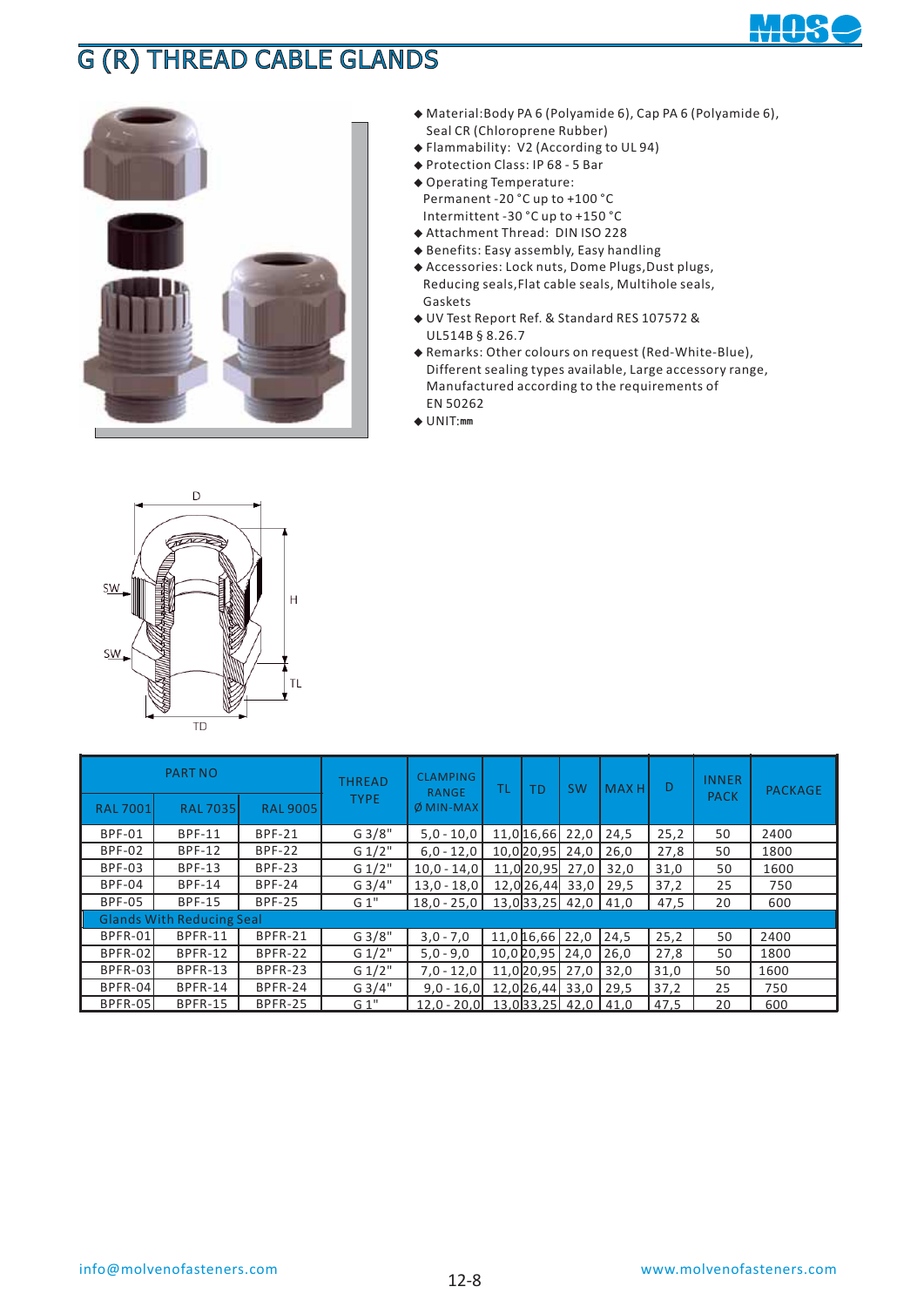## THREAD CABLE GLANDS



- **◆** Material:Body PA 6 (Polyamide 6), Cap PA 6 (Polyamide 6), Seal CR (Chloroprene Rubber)
- **◆** Flammability: V2 (According to UL 94)
- **◆** Protection Class: IP 68 5 Bar
- **◆** Operating Temperature: Permanent -20 °C up to +100 °C Intermittent -30 °C up to +150 °C
- **◆** Attachment Thread: EN 60423
- **◆** Benefits:Offers additional security against conductor damage especially in moving machine parts, Easy assembly, Easy handling
- ◆ Accessories: Lock nuts, Dome Plugs, Dust plugs, Reducing seals,Flat cable seals, Multihole seals, Gaskets
- **◆** UV Test Report Ref. & Standard RES 107572 & UL514B § 8.26.7
- **◆** Remarks: Different sealing types available, Large accessory range, Manufactured according to the requirements of EN 50262
- **◆** UNIT:**㎜**



|                | <b>PART NO</b>                   |                 | <b>THREAD</b><br><b>TYPE</b> | <b>CLAMPING</b><br><b>RANGE</b> | ΤL | <b>TD</b> | <b>SW</b> | <b>MAXH</b> | D    | <b>INNER</b><br><b>PACK</b> | <b>PACKAGE</b> |
|----------------|----------------------------------|-----------------|------------------------------|---------------------------------|----|-----------|-----------|-------------|------|-----------------------------|----------------|
| <b>RAL7001</b> | <b>RAL 7035</b>                  | <b>RAL 9005</b> |                              | $\emptyset$ MIN-MAX             |    |           |           |             |      |                             |                |
| BMSP-0S        | BMSP-1S                          | BMSP-2S         | M12x1,5                      | $3,0 - 6,5$                     | 8  | 12        | 15        | 56,0        | 17,1 | 100                         | 4.000          |
| BMSP-01        | BMSP-11                          | BMSP-21         | M16x1,5                      | $5,0 - 10,0$                    | 10 | 16        | 22        | 81,5        | 25,2 | 50                          | 1.500          |
| BMSP-01L       | BMSP-11L                         | BMSP-21L        | M16x1,5                      | $5,0 - 10,0$                    | 15 | 16        | 22        | 81,5        | 25,2 | 50                          | 1.500          |
| BMSP-02        | BMSP-12                          | BMSP-22         | M20x1,5                      | $6,0 - 12,0$                    | 10 | 20        | 24        | 94,5        | 27,6 | 50                          | 1.000          |
| BMSP-02L       | BMSP-12L                         | BMSP-22L        | M20x1,5                      | $6,0 - 12,0$                    | 15 | 20        | 24        | 94,5        | 27,6 | 50                          | 1.000          |
| BMSP-03        | BMSP-13                          | BMSP-23         | M20x1,5                      | $10,0 - 14,0$                   | 10 | 20        | 24        | 94,5        | 27,6 | 50                          | 1.000          |
| BMSP-04        | BMSP-14                          | BMSP-24         | M20x1,5                      | $10,0 - 14,0$                   | 15 | 20        | 27        | 106,5       | 31,0 | 50                          | 500            |
| BMSP-05        | <b>BMSP-15</b>                   | BMSP-25         | M25x1,5                      | $13,0 - 18,0$                   | 10 | 25        | 33        | 117,0       | 38,0 | 25                          | 500            |
| BMSP-06        | BMSP-16                          | BMSP-26         | M25x1,5                      | $13,0 - 18,0$                   | 15 | 25        | 33        | 117,0       | 38,0 | 25                          | 500            |
|                | <b>Glands With Reducing Seal</b> |                 |                              |                                 |    |           |           |             |      |                             |                |
| BISP-0S        | BISP-1S                          | BISP-2S         | M12x1,5                      | $2,0 - 5,0$                     | 8  | 12        | 15        | 56,0        | 17,1 | 100                         | 4.000          |
| <b>BISP-01</b> | <b>BISP-11</b>                   | <b>BISP-21</b>  | M16x1,5                      | $3,0 - 7,0$                     | 10 | 16        | 22        | 81,5        | 25,2 | 50                          | 1.500          |
| BISP-01L       | BISP-11L                         | BISP-21L        | M16x1,5                      | $3,0 - 7,0$                     | 15 | 16        | 22        | 81,5        | 25,2 | 50                          | 1.500          |
| BISP-02        | <b>BISP-12</b>                   | BISP-22         | M20x1,5                      | $5,0 - 9,0$                     | 10 | 20        | 24        | 94,5        | 27,6 | 50                          | 1.000          |
| BISP-02L       | BISP-12L                         | BISP-22L        | M20x1,5                      | $5,0 - 9,0$                     | 15 | 20        | 24        | 94,5        | 27,6 | 50                          | 1.000          |
| <b>BISP-03</b> | <b>BISP-13</b>                   | <b>BISP-23</b>  | M20x1,5                      | $7,0 - 12,0$                    | 10 | 20        | 27        | 106,5       | 31,0 | 50                          | 500            |
| BISP-04        | <b>BISP-14</b>                   | <b>BISP-24</b>  | M20x1,5                      | $7,0 - 12,0$                    | 15 | 20        | 27        | 106,5       | 31,0 | 50                          | 500            |
| <b>BISP-05</b> | <b>BISP-15</b>                   | <b>BISP-25</b>  | M25x1,5                      | $9,0 - 16,0$                    | 10 | 25        | 33        | 117,0       | 38,0 | 25                          | 500            |
| <b>BISP-06</b> | <b>BISP-16</b>                   | <b>BISP-26</b>  | M25x1,5                      | $9,0 - 16,0$                    | 15 | 25        | 33        | 117,0       | 38,0 | 25                          | 500            |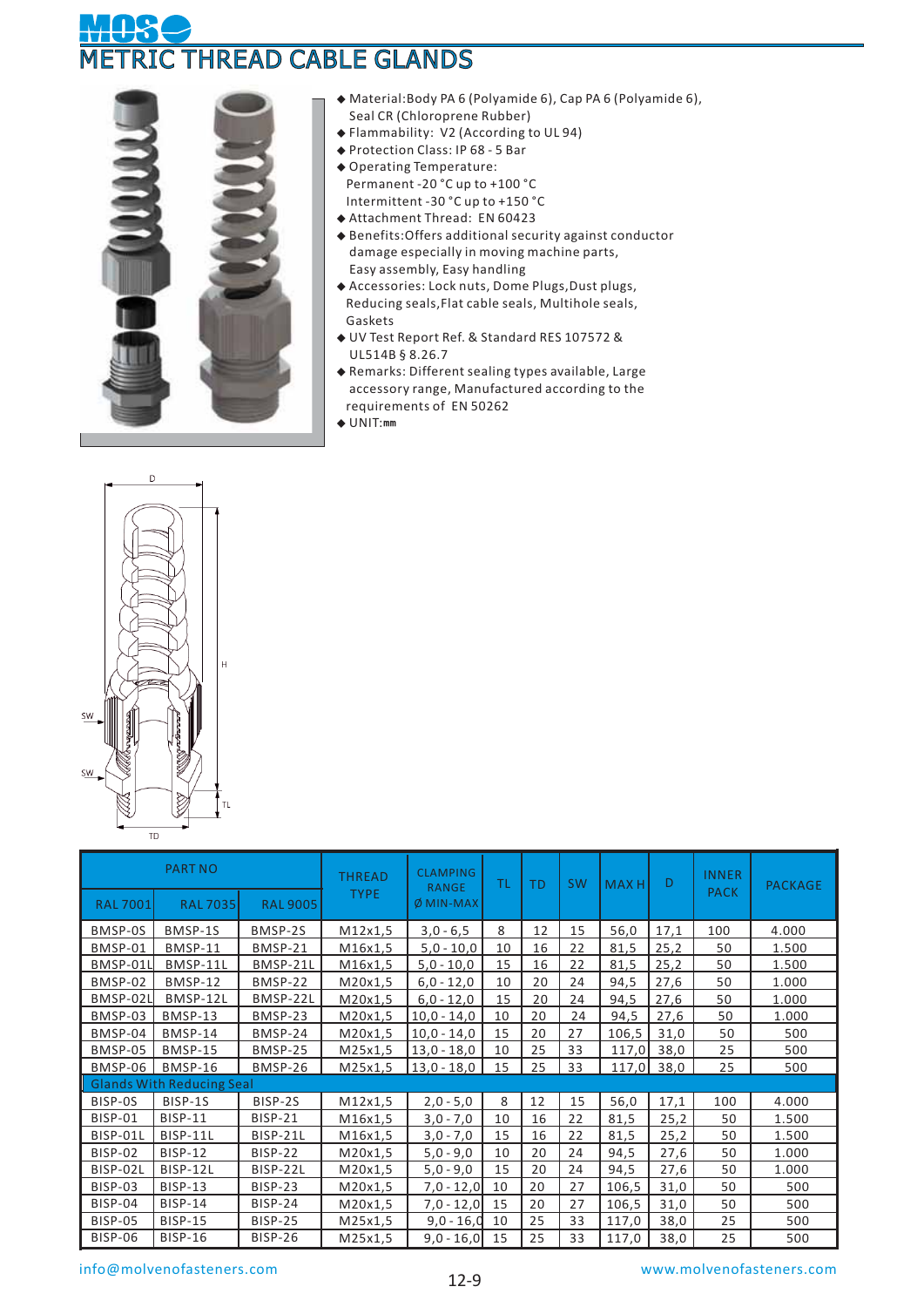### PG THREAD CABLE GLANDS



- **◆** Material:Body PA 6 (Polyamide 6), Cap PA 6 (Polyamide 6), Seal CR (Chloroprene Rubber)
- **◆** Flammability: V2 (According to UL 94)
- **◆** Protection Class: IP 68 5 Bar
- **◆** Operating Temperature: Permanent -20 °C up to +100 °C Intermittent -30 °C up to +150 °C
- **◆** Attachment Thread: DIN 40430
- **◆** Benefits:Offers additional security against conductor damage especially in moving machine parts, Easy assembly, Easy handling
- ◆ Accessories: Lock nuts, Dome Plugs, Dust plugs, Reducing seals,Flat cable seals, Multihole seals, Gaskets
- **◆** UV Test Report Ref. & Standard RES 107572 & UL514B § 8.26.7
- **◆** Remarks: Different sealing types available, Large accessory range, Manufactured according to the requirements of EN 50262
- **◆** UNIT:**㎜**



|                | <b>PART NO</b>                   |                 | THREAD      | <b>CLAMPING</b><br><b>RANGE</b> | ΤL | ТD   | <b>SW</b> | <b>MAXH</b> | D    | <b>INNER</b> | PACKAGE |
|----------------|----------------------------------|-----------------|-------------|---------------------------------|----|------|-----------|-------------|------|--------------|---------|
| <b>RAL7001</b> | <b>RAL 7035</b>                  | <b>RAL 9005</b> | <b>TYPE</b> | $\emptyset$ MIN-MAX             |    |      |           |             |      | <b>PACK</b>  |         |
| BSSP-01        | <b>BSSP-11</b>                   | <b>BSSP-21</b>  | Pg7         | $3,0 - 6,5$                     | 8  | 12,4 | 15        | 56,0        | 17,2 | 100          | 4.000   |
| BSSP-02        | <b>BSSP-12</b>                   | BSSP-22         | Pg9         | $4,0 - 8,0$                     | 8  | 15,1 | 19        | 69,0        | 21,8 | 50           | 2.000   |
| BSSP-03        | <b>BSSP-13</b>                   | <b>BSSP-23</b>  | Pg 11       | $5,0 - 10,0$                    | 8  | 18,5 | 22        | 82,5        | 25,3 | 50           | 1.500   |
| BSSP-04        | <b>BSSP-14</b>                   | <b>BSSP-24</b>  | Pg 13,5     | $6,0 - 12,0$                    | 9  | 20,3 | 24        | 94,0        | 27,6 | 50           | 1.000   |
| BSSP-05        | <b>BSSP-15</b>                   | <b>BSSP-25</b>  | Pg 16       | $10,0 - 14,0$                   | 10 | 22,5 | 27        | 106,0       | 31,1 | 50           | 500     |
| BSSP-06        | <b>BSSP-16</b>                   | BSSP-26         | Pg 21       | $13,0 - 18,0$                   | 11 | 28,1 | 33        | 117,0       | 38,0 | 25           | 500     |
|                | <b>Glands With Reducing Seal</b> |                 |             |                                 |    |      |           |             |      |              |         |
| BSRP-01        | <b>BSRP-11</b>                   | <b>BSRP-21</b>  | Pg 7        | $2,0 - 5,0$                     | 8  | 12,4 | 15        | 56,0        | 17,2 | 100          | 4.000   |
| BSRP-02        | <b>BSRP-12</b>                   | <b>BSRP-22</b>  | Pg9         | $2,0 - 6,0$                     | 8  | 15,1 | 19        | 69,0        | 21,8 | 50           | 2.000   |
| BSRP-03        | <b>BSRP-13</b>                   | <b>BSRP-23</b>  | Pg 11       | $3,0 - 7,0$                     | 8  | 18,5 | 22        | 82,5        | 25,3 | 50           | 1.500   |
| BSRP-04        | BSRP-14                          | BSRP-24         | Pg 13,5     | $5,0 - 9,0$                     | 9  | 20,3 | 24        | 94,0        | 27,6 | 50           | 1.000   |
| BSRP-05        | <b>BSRP-15</b>                   | <b>BSRP-25</b>  | Pg 16       | $7,0 - 12,0$                    | 10 | 22,5 | 27        | 106,0       | 31,1 | 50           | 500     |
| BSRP-06        | <b>BSRP-16</b>                   | <b>BSRP-26</b>  | Pg 21       | $9,0 - 16,0$                    | 11 | 28,1 | 33        | 117,0       | 38,0 | 25           | 500     |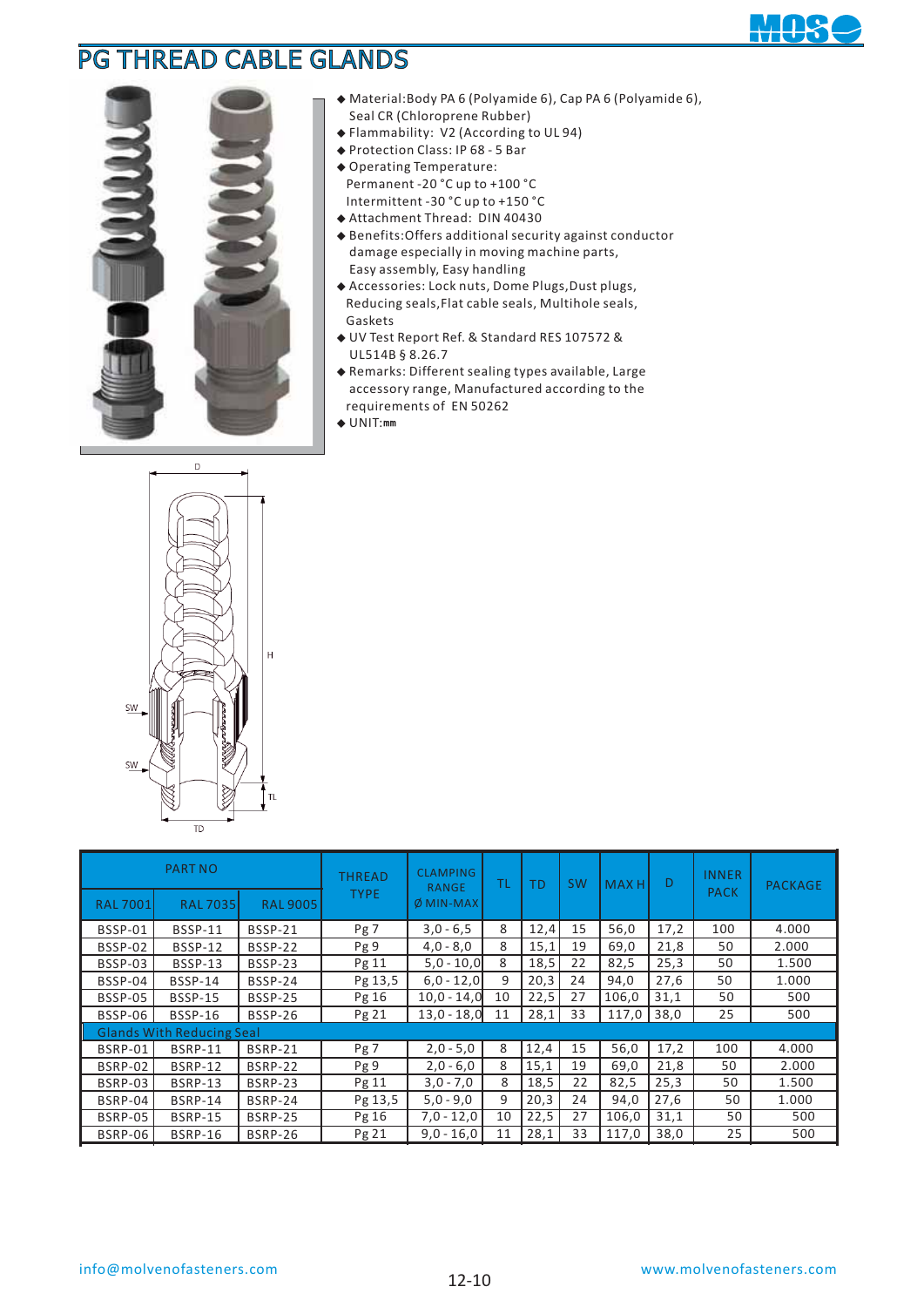## **NGED LOCK NUTS**



- **◆** Material: Lock Nut Polyamide 6, 30% Glass Fibre Reinforced
- Flammability: UL 94 HB **◆**
- Operating Temperature: Permanent -20 °C up to +100 °C **◆** Intermittent -30 °C up to +150 °C
- ◆ Remarks: Manufactured according to the requirements of
- DIN 46320
- **◆** UNIT:**㎜**



|                | <b>PART NO</b>      |                                              | <b>THREAD</b>                                                     | H              | <b>SW</b>       | D     | <b>INNER</b>    | <b>PACKAGE</b> |
|----------------|---------------------|----------------------------------------------|-------------------------------------------------------------------|----------------|-----------------|-------|-----------------|----------------|
| <b>RAL7001</b> | <b>RAL 7035</b>     | <b>RAL 9005</b>                              | <b>TYPE</b>                                                       |                |                 |       | <b>PACK</b>     |                |
|                |                     | Metric Thread (Attachment thread: EN 60423)  |                                                                   |                |                 |       |                 |                |
| BML-0S         | BML-1S              | BML-2S                                       | M12x1,5                                                           | 5              | 18              | 19,5  | 100             | 10.000         |
| <b>BML-01</b>  | <b>BML-11</b>       | <b>BML-21</b>                                | M16x1,5                                                           | 5              | 22              | 24,2  | 50              | 7.000          |
| <b>BML-02</b>  | <b>BML-12</b>       | <b>BML-22</b>                                | M20x1,5                                                           | 6              | 26              | 28,6  | 50              | 5.000          |
| <b>BML-03</b>  | <b>BML-13</b>       | <b>BML-23</b>                                | M25x1,5                                                           | 6              | 32              | 35,0  | 50              | 3.750          |
| <b>BML-04</b>  | <b>BML-14</b>       | <b>BML-24</b>                                | M32x1,5                                                           | $\overline{7}$ | 41              | 46,1  | 25              | 2.000          |
| <b>BML-05</b>  | <b>BML-15</b>       | <b>BML-25</b>                                | $\overline{M}$ 40x1,5                                             | $\overline{7}$ | 50              | 55,3  | 10              | 1.000          |
| <b>BML-06</b>  | $BML-16$            | <b>BML-26</b>                                | M50x1,5                                                           | 8              | 60              | 66,1  | 10              | 750            |
| <b>BML-07</b>  | $\overline{BML-17}$ | <b>BML-27</b>                                | M63x1,5                                                           | 8              | $\overline{75}$ | 82,5  | 10              | 500            |
|                |                     | Pg Thread (Attachment thread: DIN 40430)     |                                                                   |                |                 |       |                 |                |
| <b>BL-01</b>   | $BL-11$             | $BL-21$                                      | Pg 7                                                              | 5              | 19              | 21,0  | 50              | 10.000         |
| <b>BL-02</b>   | $BL-12$             | $BL-22$                                      | Pg 9                                                              | $\overline{5}$ | $\overline{22}$ | 24,0  | 50              | 9.000          |
| <b>BL-03</b>   | $BL-13$             | $BL-23$                                      | Pg 11                                                             | $\overline{5}$ | $\overline{24}$ | 26,0  | 50              | 7.000          |
| <b>BL-04</b>   | $BL-14$             | $BL-24$                                      | Pg 13,5                                                           | $\overline{6}$ | $\overline{27}$ | 29,0  | $\overline{50}$ | 5.000          |
| <b>BL-05</b>   | $BL-15$             | BL-25 50                                     | Pg 16                                                             | $\overline{6}$ | $\overline{30}$ | 33,0  | 50              | 4.000          |
| <b>BL-06</b>   | $BL-16$             | <b>BL-26</b>                                 | Pg 21                                                             | $\overline{7}$ | $\overline{36}$ | 39,0  | $\overline{25}$ | 2.500          |
| <b>BL-07</b>   | $BL-17$             | $BL-27$                                      | Pg 29                                                             | $\overline{7}$ | 46              | 50,0  | $\overline{20}$ | 1.500          |
| $BL-08$        | $BL-18$             | $BL-28$                                      | Pg 36                                                             | $\overline{8}$ | 60              | 66,0  | 10              | 750            |
| <b>BL-09</b>   | <b>BL-19</b>        | <b>BL-29</b>                                 | Pg 42                                                             | $\overline{8}$ | 65              | 73,0  | 10              | 500            |
| <b>BL-10</b>   | <b>BL-20</b>        | <b>BL-30</b>                                 | Pg 48                                                             | 8              | 70              | 78,0  | 10              | 500            |
|                |                     | G(R) Thread (Attachment thread: DIN ISO 228) |                                                                   |                |                 |       |                 |                |
| <b>BFL-01</b>  | <b>BFL-11</b>       | <b>BFL-21</b>                                | G3/8"                                                             | 5              | 22              | 25,0  | 50              | 7.000          |
| <b>BFL-02</b>  | <b>BFL-12</b>       | <b>BFL-22</b>                                | G 1/2"                                                            | 5              | 27              | 30,5  | 50              | 5.000          |
| <b>BFL-03</b>  | <b>BFL-13</b>       | <b>BFL-23</b>                                | G3/4"                                                             | 5              | 33              | 37,5  | 25              | 2.500          |
| BFL-04         | <b>BFL-14</b>       | <b>BFL-24</b>                                | G1"                                                               | 6              | 42              | 47,5  | 20              | 1.500          |
|                |                     |                                              | Npt Thread (Attachment thread: ANSI B 1.20.1) Dimensions is Inch. |                |                 |       |                 |                |
| <b>BPL-01</b>  | <b>BPL-11</b>       | <b>BPL-21</b>                                | Npt 3/8"                                                          | 0,276          | 0,866           | 0,984 | 50              | 7.000          |
| <b>BPL-02</b>  | <b>BPL-12</b>       | <b>BPL-22</b>                                | Npt Z''                                                           | 0,276          | 1,062           | 1,200 | 50              | 5.000          |
| <b>BPL-03</b>  | <b>BPL-13</b>       | <b>BPL-23</b>                                | Npt 3/4"                                                          | 0,276          | 1,300           | 1,476 | 25              | 2.500          |
| BPL-04         | <b>BPL-14</b>       | <b>BPL-24</b>                                | Npt 1"                                                            | 0.276          | 1,614           | 1,830 | 20              | 1.500          |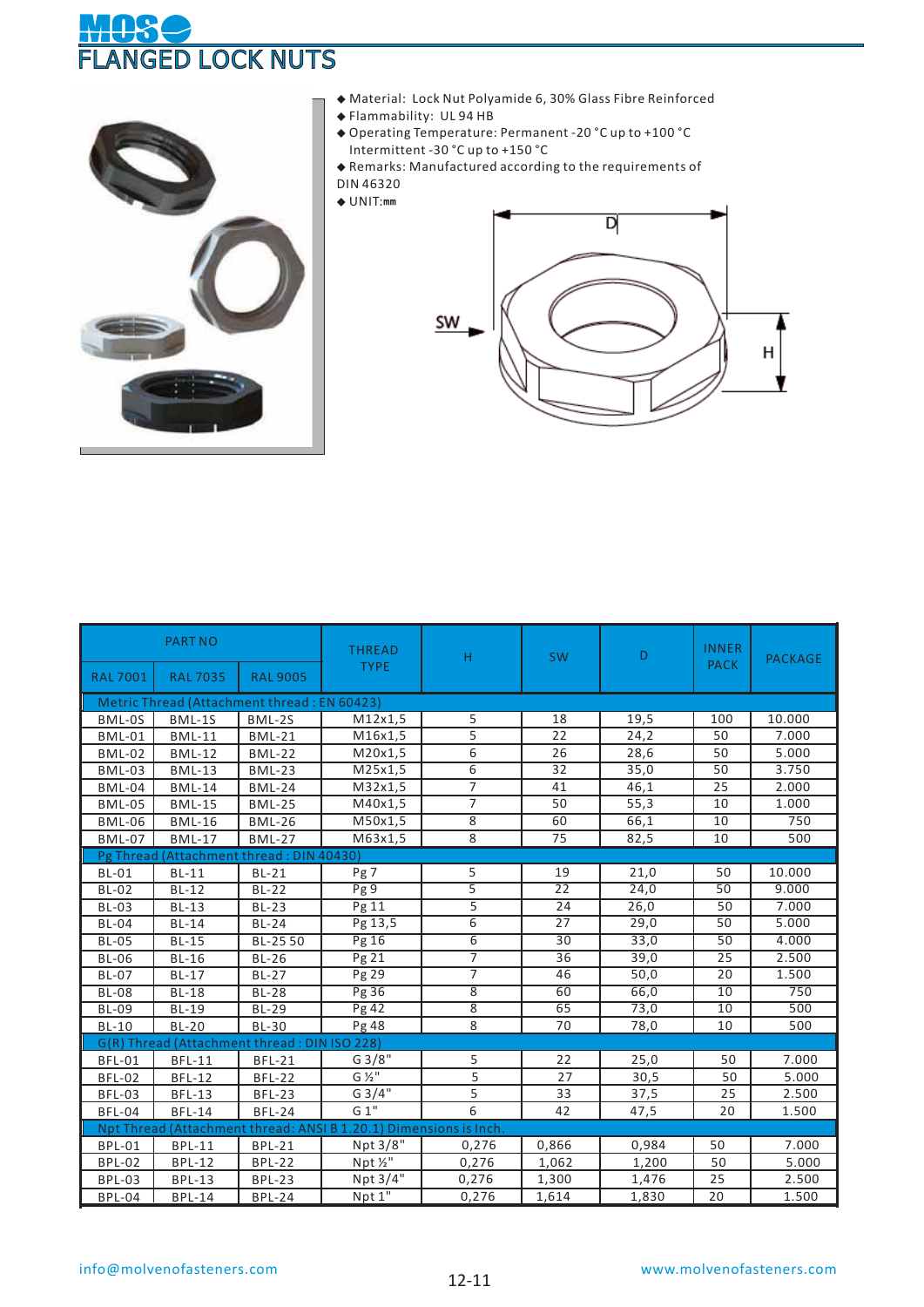## WITHOUT FLANGED LOCK NUTS





**◆** Material Lock Nut Polyamide 6, 30% Glass Fibre Reinforced Flammability UL 94 HB Operating Temperature Permanent -20 °C up to +100 °C Intermittent -30 °C up to +150 °C Remarks Manufactured according to the requirements of DIN 46320 **◆** UNIT:**㎜**



|                | <b>PART NO</b>  |                                             | <b>THREAD</b> | H              | <b>SW</b> | D    | <b>INNER</b> | <b>PACKAGE</b> |
|----------------|-----------------|---------------------------------------------|---------------|----------------|-----------|------|--------------|----------------|
| <b>RAL7001</b> | <b>RAL 7035</b> | <b>RAL 9005</b>                             | <b>TYPE</b>   |                |           |      | <b>PACK</b>  |                |
|                |                 | Metric Thread (Attachment thread: EN 60423) |               |                |           |      |              |                |
| BLMN-0S        | BLMN-1S         | BLMN-2S                                     | M12x1,5       | 5              | 18        | 19,5 | 100          | 10000          |
| BLMN-01        | <b>BLMN-11</b>  | BLMN-21                                     | M16x1,5       | 5              | 22        | 24,2 | 50           | 7000           |
| BLMN-02        | <b>BLMN-12</b>  | BLMN-22                                     | M20x1,5       | 6              | 26        | 28,6 | 50           | 5000           |
| BLMN-03        | BLMN-13         | BLMN-23                                     | M25x1,5       | 6              | 32        | 35,0 | 50           | 3750           |
| BLMN-04        | <b>BLMN-14</b>  | BLMN-24                                     | M32x1,5       | $\overline{7}$ | 41        | 46,1 | 25           | 2000           |
| BLMN-05        | <b>BLMN-15</b>  | BLMN-25                                     | M40x1,5       | $\overline{7}$ | 50        | 55,3 | 10           | 1000           |
| BLMN-06        | <b>BLMN-16</b>  | BLMN-26                                     | M50x1,5       | 8              | 60        | 66,1 | 10           | 750            |
| BLMN-07        | BLMN-17         | BLMN-27                                     | M63x1,5       | 8              | 75        | 82,5 | 10           | 500            |
|                |                 | Pg Thread (Attachment thread: DIN 40430)    |               |                |           |      |              |                |
| <b>BLN-01</b>  | <b>BLN-11</b>   | <b>BLN-21</b>                               | Pg 7          | 5              | 19        | 21,0 | 100          | 12000          |
| <b>BLN-02</b>  | <b>BLN-12</b>   | <b>BLN-22</b>                               | Pg 9          | 5              | 22        | 24,0 | 100          | 10000          |
| <b>BLN-03</b>  | $BLN-13$        | <b>BLN-23</b>                               | Pg 11         | 5              | 24        | 26,0 | 50           | 7500           |
| <b>BLN-04</b>  | <b>BLN-14</b>   | <b>BLN-24</b>                               | Pg 13,5       | 6              | 27        | 29,0 | 50           | 5000           |
| <b>BLN-05</b>  | <b>BLN-15</b>   | <b>BLN-25</b>                               | Pg 16         | 6              | 30        | 33,0 | 50           | 4000           |
| <b>BLN-06</b>  | <b>BLN-16</b>   | <b>BLN-26</b>                               | Pg 21         | 7              | 36        | 39,0 | 25           | 2000           |
| <b>BLN-07</b>  | <b>BLN-17</b>   | <b>BLN-27</b>                               | Pg 29         | $\overline{7}$ | 46        | 50,0 | 25           | 1750           |
| <b>BLN-08</b>  | <b>BLN-18</b>   | <b>BLN-28</b>                               | Pg 36         | 8              | 60        | 66,0 | 25           | 800            |
| <b>BLN-09</b>  | <b>BLN-19</b>   | <b>BLN-29</b>                               | Pg 42         | 8              | 65        | 72,0 | 10           | 750            |
| <b>BLN-10</b>  | <b>BLN-20</b>   | <b>BLN-30</b>                               | Pg 48         | 8              | 70        | 78,0 | 10           | 500            |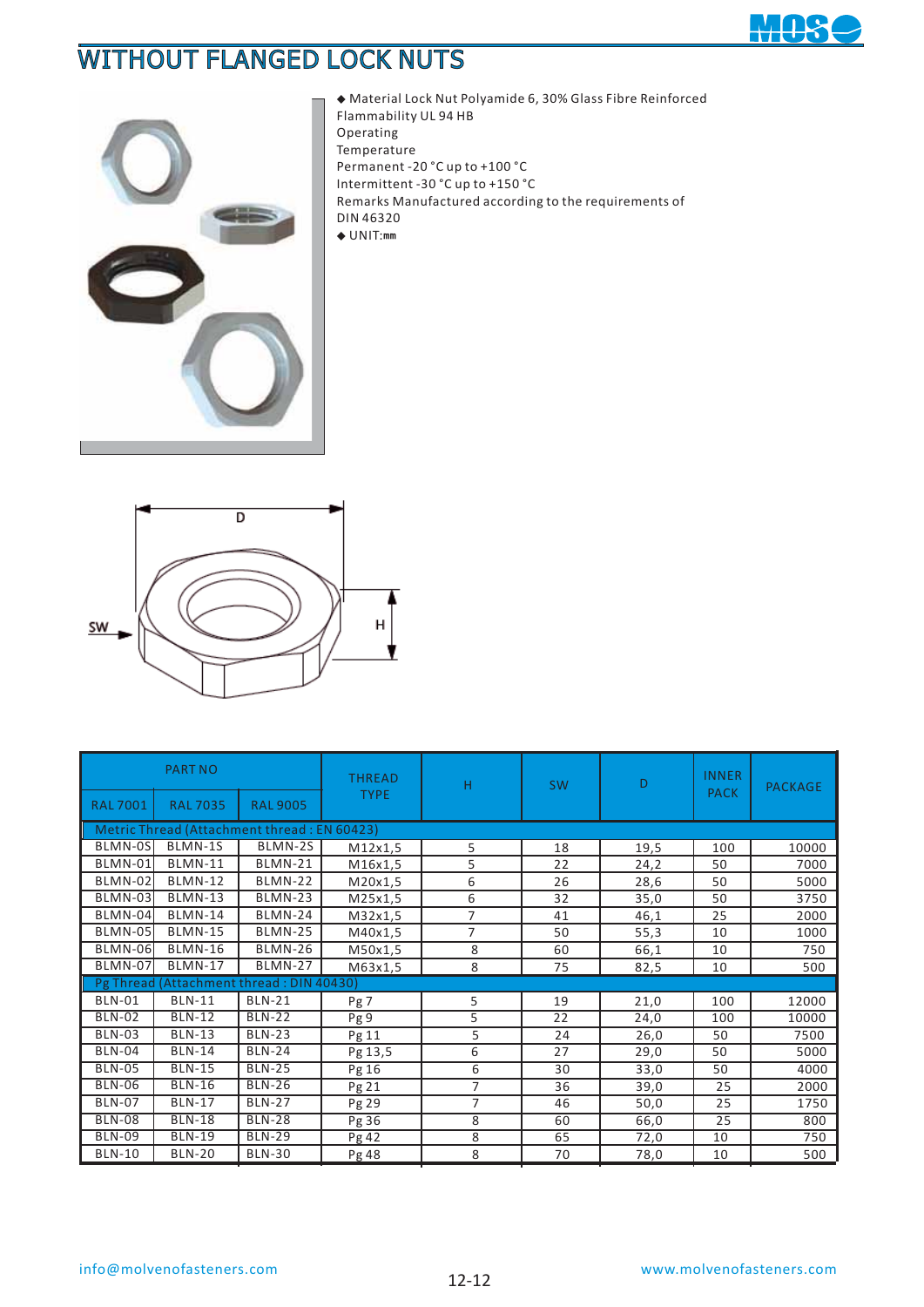#### S HV. ROUND BLIND STOPS



- **◆** Material: Blind PA 6 (Polyamide 6)
- **◆** Flammability V2 (According to UL 94)
- **◆** Operating Temperature: Permanent -20 °C up to +100 °C Intermittent -30 °C up to +150 °C
- **◆** Remarks: Manufactured according to the requirements of DIN 46320. The blind plugs need to be screwed in to a threaded hole. Technical
- **◆** UNIT:**㎜**



|                  | <b>PART NO</b>                              |                   | <b>THREAD</b> | н    | D    | D1   | ΤL   | <b>INNER</b> | <b>PACKAGE</b> |
|------------------|---------------------------------------------|-------------------|---------------|------|------|------|------|--------------|----------------|
| <b>RAL7001</b>   | <b>RAL 7035</b>                             | <b>RAL 9005</b>   | <b>TYPE</b>   |      |      |      |      | <b>PACK</b>  |                |
|                  | Metric Thread (Attachment thread: EN 60423) |                   |               |      |      |      |      |              |                |
| BMBS-0S(Y)       | $BMBS-1S(Y)$                                | $BMBS-2S(Y)$      | M12x1,5       | 10,5 | 15,0 | 8,0  | 6,0  | 100          | 10000          |
|                  | $BMBS-01(Y)$ BMBS-11(Y)                     | $BMBS-21(Y)$      | M16x1,5       | 11,5 | 20,0 | 11,0 | 7,0  | 50           | 7000           |
|                  | BMBS-02(Y) BMBS-12(Y)                       | <b>BMBS-22(Y)</b> | M20x1,5       | 12,5 | 24,0 | 14,0 | 7,0  | 50           | 5000           |
|                  | BMBS-03(Y) BMBS-13(Y)                       | <b>BMBS-23(Y)</b> | M25x1,5       | 15,0 | 30,0 | 19,0 | 10,0 | 50           | 3750           |
|                  | BMBS-04(Y) BMBS-14(Y)                       | <b>BMBS-24(Y)</b> | M32x1,5       | 14,0 | 37,0 | 27,0 | 8,0  | 25           | 2000           |
|                  | BMBS-05(Y) BMBS-15(Y)                       | <b>BMBS-25(Y)</b> | M40x1,5       | 12,5 | 46,5 | 34,5 | 6,0  | 10           | 1000           |
|                  | $BMBS-06(Y)$ BMBS-16(Y)                     | <b>BMBS-26(Y)</b> | M50x1,5       | 14,0 | 56,0 | 45,0 | 10,0 | 10           | 500            |
|                  | Pg Thread (Attachment thread: DIN 40430)    |                   |               |      |      |      |      |              |                |
| <b>BBS-01(Y)</b> | BBS-11(Y)                                   | BBS-21(Y)         | Pg7           | 8,0  | 15,0 | 9,0  | 6,0  | 100          | 12000          |
| <b>BBS-02(Y)</b> | BBS-12(Y)                                   | BBS-22(Y)         | Pg 9          | 8,5  | 19,0 | 11,5 | 6,0  | 100          | 10000          |
| <b>BBS-03(Y)</b> | BBS-13(Y)                                   | BBS-23(Y)         | Pg 11         | 8,5  | 22,0 | 15,0 | 6,0  | 50           | 7500           |
| <b>BBS-04(Y)</b> | BBS-14(Y)                                   | BBS-24(Y)         | Pg 13,5       | 8,5  | 25,0 | 17,0 | 6,0  | 50           | 5000           |
| <b>BBS-05(Y)</b> | BBS-15(Y)                                   | BBS-25(Y)         | Pg 16         | 9,0  | 27,0 | 18,5 | 6,0  | 50           | 4000           |
| <b>BBS-06(Y)</b> | BBS-16(Y)                                   | BBS-26(Y)         | Pg 21         | 12,0 | 33,0 | 23,5 | 8,0  | 25           | 2000           |
| <b>BBS-07(Y)</b> | BBS-17(Y)                                   | BBS-27(Y)         | Pg 29         | 11,5 | 44,0 | 32,5 | 8,0  | 25           | 1750           |
| <b>BBS-08(Y)</b> | BBS-18(Y)                                   | BBS-28(Y)         | Pg 36         | 14,0 | 55,0 | 42,5 | 10,0 | 25           | 800            |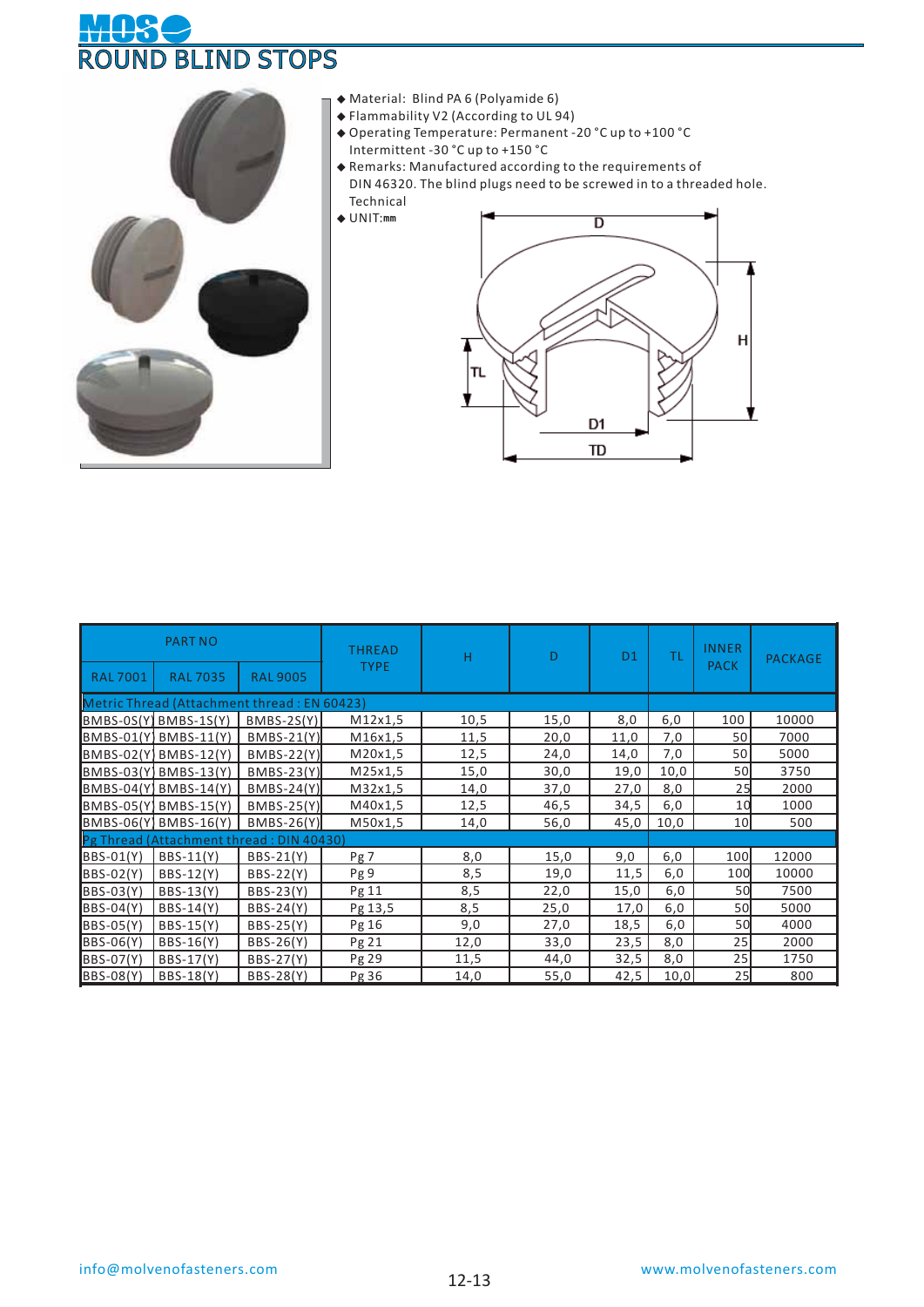## HEXAGONAL BLIND STOPS





- **◆** Material: Blind PA 6 (Polyamide 6)
- **◆** Flammability: V2 (According to UL 94)
- **◆** Operating Temperature: Permanent -20 °C up to +100 °C Intermittent -30 °C up to +150 °C
- **◆** Remarks Manufactured according to the requirements of DIN 46320
- **◆** UNIT:**㎜**



|                                             | <b>PART NO</b>     |                                                           | <b>THREAD</b> | TL | <b>SW</b> | н    | D    | <sub>d</sub> | e   | F.  | <b>INNER</b> | PACKAGE |
|---------------------------------------------|--------------------|-----------------------------------------------------------|---------------|----|-----------|------|------|--------------|-----|-----|--------------|---------|
| <b>RAL 7001</b>                             | <b>RAL 7035</b>    | <b>RAL 9005</b>                                           | <b>TYPE</b>   |    |           |      |      |              |     |     | <b>PACK</b>  |         |
| Metric Thread (Attachment thread: EN 60423) |                    |                                                           |               |    |           |      |      |              |     |     |              |         |
| BMBS-0S(A)                                  | $BMBS-1S(A)$       | $BMBS-2S(A)$                                              | M12x1,5 10,0  |    | 15        | 15,0 | 17.0 | 7,0          | 3,0 | 5.0 | 100          | 10000   |
|                                             |                    | BMBS-01(A)TL12 BMBS-11(A)TL12 BMBS-21(A)TL12 M16x1,5 12,0 |               |    | 19        | 16,3 | 22,0 | 11,0         | 4,3 | 4,3 | 50           | 7000    |
|                                             |                    | BMBS-01(A)TL15BMBS-11(A)TL15BMBS-21(A)TL15M16x1,5 15,0    |               |    | 19        | 19,3 | 22,0 | 11,0         | 4,3 | 4,3 | 50           | 7000    |
|                                             |                    | BMBS-02(ATL11BMBS-12(A)TL11BMBS-22(A)TL11 M20x1,5 11,0    |               |    | 23        | 17,0 | 26,0 | 13,5         | 3,3 | 6,0 | 50           | 3500    |
|                                             |                    | BMBS-02(ATL11BMBS-12(A)TL11BMBS-22(A)TL11 M20x1,5 15,0    |               |    | 23        | 21,0 | 26,0 | 13,5         | 3,3 | 6,0 | 50           | 3500    |
|                                             |                    | BMBS-03(A)TL10 BMBS-13(A)TL10 BMBS-23(A)TL10 M25x1,5 10,0 |               |    | 28        | 15,8 | 32,0 | 18,8         | 3,0 | 5,8 | 25           | 2000    |
|                                             |                    | BMBS-03(A)TL15BMBS-13(A)TL15BMBS-23(A)TL15M25x1,5 15,0    |               |    | 28        | 20,8 | 32,0 | 18,8         | 3,0 | 5,8 | 25           | 2000    |
| $BMBS-04(A)$                                | <b>BMBS-14(A)</b>  | <b>BMBS-24(A)</b>                                         | M32x1,5 15,0  |    | 36        | 22,8 | 41,5 | 24,2         | 3,0 | 7.8 | 25           | 1000    |
| $BMBS-05(A)$                                | <b>BMBS-15 (A)</b> | <b>BMBS-25(A)</b>                                         | M40x1,5 18,0  |    | 46        | 26,5 | 53,0 | 30,0         | 5,0 | 8,5 | 10           | 750     |
| $BMBS-06(A)$                                | <b>BMBS-16(A)</b>  | <b>BMBS-26(A)</b>                                         | M50x1,5 18,0  |    | 55        | 27,5 | 63,5 | 40,0         | 5,5 | 9,5 | 10           | 500     |
| $BMBS-07(A)$                                | BMBS-17(A)         | <b>BMBS-27(A)</b>                                         | M63x1,5 18,0  |    | 69        | 27.5 | 80,0 | 52,0         | 4,5 | 9.5 | 10           | 250     |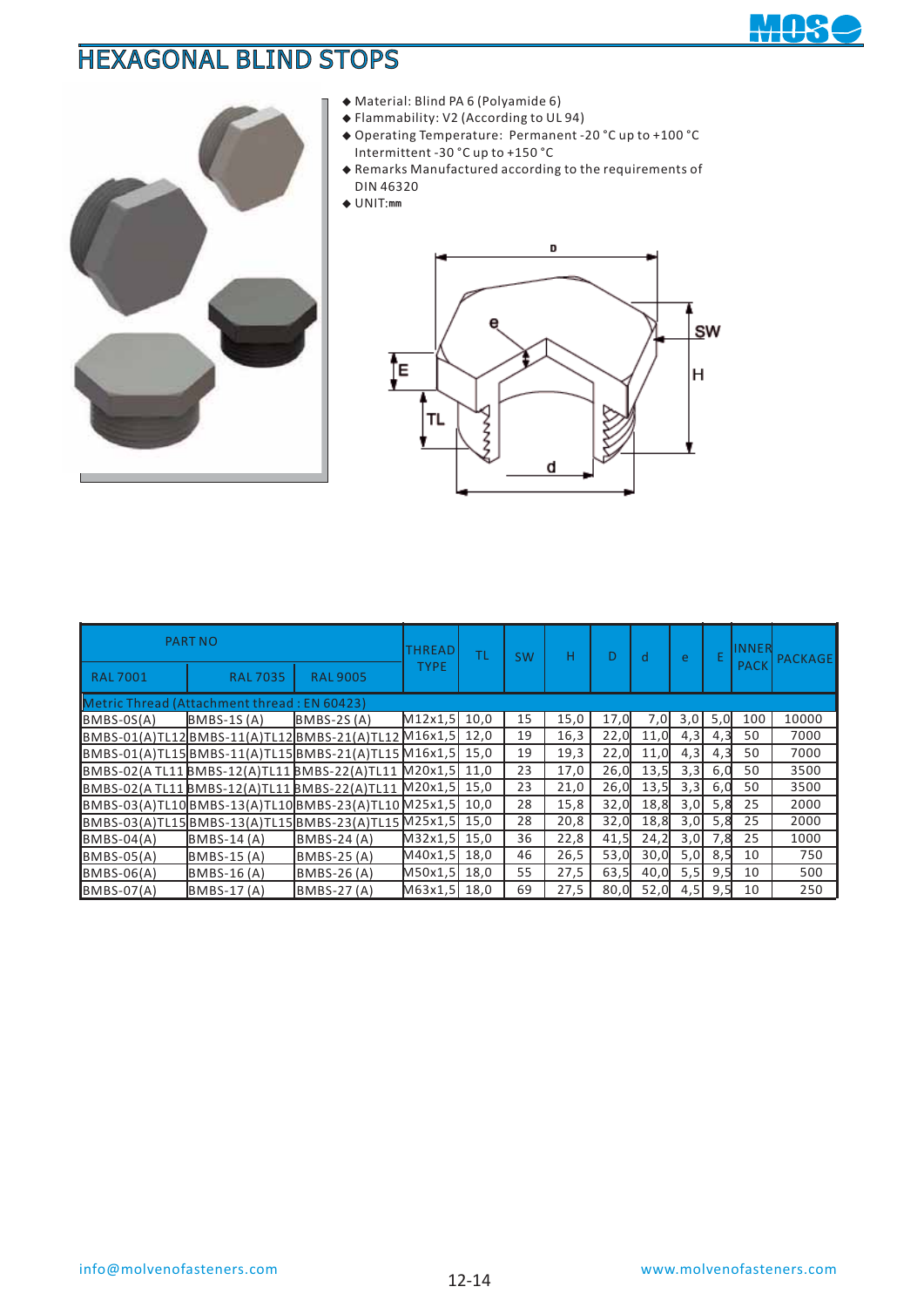



- **◆** Material: Blind PA 6 (Polyamide 6)
- **◆** Flammability V2 (According to UL 94)
- **◆** Operating Temperature: Permanent -20 °C up to +100 °C Intermittent -30 °C up to +150 °C
- **◆** Remarks: Manufactured according to the requirements of DIN 46320.
- **◆** UNIT:**㎜**



|                             | <b>PART NO</b>                         |                                              | <b>THREAD</b>                                                                          | d    | h    | D         |             | <b>INNER</b> | <b>PACKAGE</b> |
|-----------------------------|----------------------------------------|----------------------------------------------|----------------------------------------------------------------------------------------|------|------|-----------|-------------|--------------|----------------|
| <b>RAL7001</b>              | <b>RAL 7035</b>                        | <b>RAL 9005</b>                              | <b>TYPE</b>                                                                            |      |      |           |             | <b>PACK</b>  |                |
|                             |                                        |                                              | Metric Thread (Attachment thread: EN 60423) & Pg Thread (Attachment thread: DIN 40430) |      |      |           |             |              |                |
|                             | BPM-2S/BPT-21 BPM-1S/BPT-11            | BPM-0S/BPT-01                                | Pg 7/M12x1,5                                                                           | 6,4  | 4,0  |           | $9,2$ 11,0  | 100          | 10000          |
|                             |                                        | BPM-E21/BPT-22 BPM-E11/BPT-12 BPM-E01/BPT-02 | Pg 9/M16x1,5 (EU)                                                                      | 8,0  | 5,0  |           | $10,5$ 16,0 | 50           | 7000           |
| BPM-21/BPT-23 BPM-11/BPT-13 |                                        | BPM-01/BPT-03                                | Pg 11/M16x1,5                                                                          | 9,7  | 5,7  |           | 13,3 20,7   | 50           | 7000           |
| BPM-22/BPT-24 BPM-12/BPT-14 |                                        | BPM-02/BPT-04                                | Pg 13,5/M20x1,5                                                                        | 12,0 | 8,0  | 15,8      | 18,0        | 50           | 3500           |
|                             | BPM-22L/BPT-25 BPM-12L/BPT-15          | BPM-02L/BPT-05                               | Pg 16/M20x1,5                                                                          | 13,6 | 8,7  | 18,0 18,7 |             | 50           | 3500           |
|                             | BPM-E23/BPT-26 BPM-E13/BPT-16 BPM-E03/ |                                              | Pg 21/M25x1,5 (EU)                                                                     | 16,5 | 7,3  |           | $19,9$ 18,3 | 50           | 2000           |
| BPM-23/BPT-26 BPM-13/BPT-16 |                                        | BPM-03/BPT-06                                | Pg 21/M25x1,5                                                                          | 17,8 | 9,7  |           | $22,2$ 21,0 | 25           | 2000           |
|                             | BPM-E24/BPT-27 BPM-E14/BPT-17 BPM-E04  |                                              | $Pg 29/M32x1,5$ (EU)                                                                   | 20,5 | 9,2  |           | $24,1$ 21,2 | 25           | 1000           |
| BPM-24/BPT-27 BPM-14/BPT-17 |                                        | BPM-04/BPT-07                                | Pg 29/M32x1,5                                                                          | 25,0 | 9,9  |           | 28,8 24,9   | 25           | 1000           |
|                             | BPM-E25/BPT-28 BPM-E15/BPT-18          | BPM-E05                                      | Pg 36/M40x1,5 (EU)                                                                     | 27,5 | 9,2  |           | $32,0$ 25,2 | 10           | 750            |
| BPM-25/BPT-28 BPM-15/BPT-18 |                                        | BPM-05/BPT-08                                | Pg 36/M40x1,5                                                                          | 31,8 | 10,7 |           | 37,3 27,7   | 10           | 750            |
| BPM-26/BPT-29 BPM-16/BPT-19 |                                        | BPM-06/BPT-09                                | Pg 42/M50x1,5                                                                          | 38,0 | 13,1 |           | $44,5$ 33,3 | 10           | 500            |
| BPM-27/BPT-30 BPM-17/BPT-20 |                                        | BPM-07/BPT-10                                | Pg 48/M63x1,5                                                                          | 44,2 | 16,2 | 51,7      | 39,2        | 10           | 250            |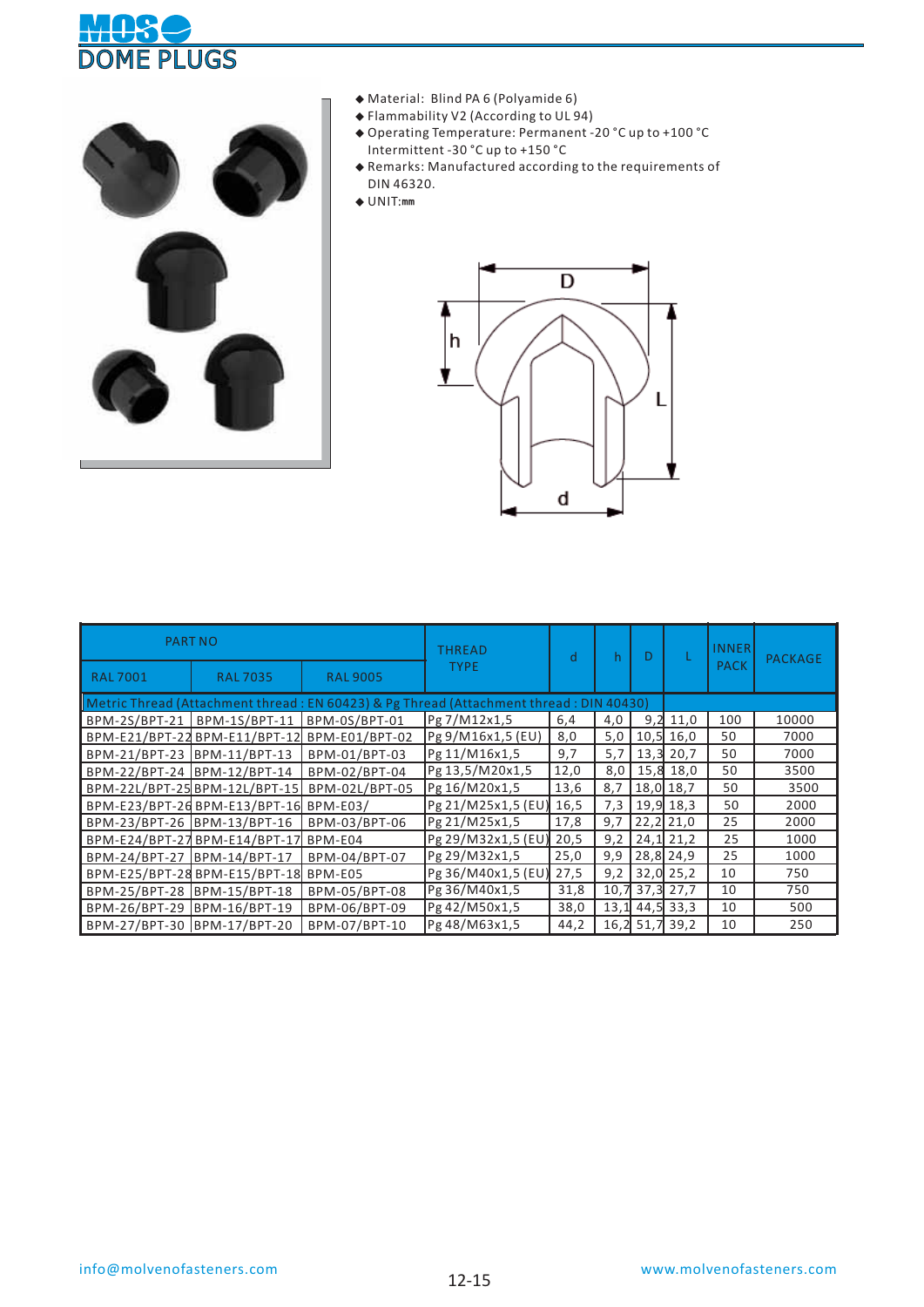

## METRIC THREAD CABLE GLANDS



- **◆** Material: Body Brass, Nickel plated, Cap Brass, Nickel plated, Seal CR (Chloroprene),Clamp.Insert PA 6 (Polyamide 6),O-ring NBR
- Flammability: V2 (According to UL 94) **◆**
- ◆ Protection: Class IP 68 5 Bar
- ◆ Operating Temperature: Permanent -20 °C up to +100 °C, Intermittent -40 °C up to +150 °C
- Attachment Thread: EN 60423 **◆**
- ◆ Benefits: Suitable for highest demands of todays technology, Easy assembly,Easy handling,Water tight,Strain relief
- Accessories: Lock nuts, Reducing seals, Flat cable seals, **◆** Multihole seals, Dome Plugs
- ◆ Remarks: Different sealing types available, BMBC-06S & BMBE-06S have double seal, Large accessory range, Manufactured according to the requirements of EN 62444
- **◆** UNIT:**㎜**



| <b>PART NO</b>                 | <b>THREAD</b><br><b>TYPE</b> | <b>Clamping Range</b><br>$\emptyset$ min-max | ΤL   | <b>TD</b> | Sw1  | Sw2  | Max<br>H | D.   | <b>INNER</b><br><b>PACK</b> | <b>PACKAGE</b> |
|--------------------------------|------------------------------|----------------------------------------------|------|-----------|------|------|----------|------|-----------------------------|----------------|
| BMBC-0S                        | M12x1,5                      | $3,0 - 6,5$                                  | 6,0  | 12,0      | 14,0 | 14,0 | 21,5     | 15,5 | 50                          | 2.000          |
| BMBC-01                        | M16x1,5                      | $4,0 - 8,0$                                  | 7,0  | 16,0      | 17,0 | 18,0 | 23,0     | 18,9 | 50                          | 1.500          |
| BMBC-01S                       | M16x1,5                      | $5,0 - 10,0$                                 | 6, 5 | 16,0      | 20,0 | 29,0 | 22,0     | 22,0 | 50                          | 1.500          |
| BMBC-02                        | M20x1,5                      | $6,0 - 12,0$                                 | 8,0  | 20,0      | 22,0 | 22,0 | 25,0     | 26,8 | 50                          | 800            |
| BMBC-02S                       | M20x1,5                      | $10,0 - 14,0$                                | 8,0  | 20,0      | 24,0 | 24,0 | 28,0     | 26,8 | 50                          | 800            |
| BMBC-03                        | M25x1,5                      | $10,0 - 14,0$                                | 8,0  | 25,0      | 24,0 | 27,0 | 28,0     | 26,8 | 25                          | 500            |
| BMBC-03S                       | M25x1,5                      | $13,0 - 18,0$                                | 8,0  | 25,0      | 30,0 | 30,0 | 32,0     | 33,0 | 25                          | 300            |
| BMBC-04                        | M32x1,5                      | $13,0 - 18,0$                                | 9,0  | 32,0      | 30,0 | 34,0 | 33,0     | 37,5 | 25                          | 350            |
| BMBC-04S                       | M32x1,5                      | $18,0 - 25,0$                                | 9,0  | 32,0      | 40,0 | 40,0 | 44,0     | 44,5 | 25                          | 250            |
| BMBC-05                        | M40x1,5                      | $18,0 - 25,0$                                | 9,0  | 40,0      | 40,0 | 43,0 | 38,0     | 48,5 | 20                          | 160            |
| BMBC-05S                       | M40x1,5                      | $22,0 - 32,0$                                | 8,0  | 40,0      | 50,0 | 50,0 | 53,0     | 55,5 | 20                          | 140            |
| BMBC-06                        | M50x1,5                      | $22,0 - 32,0$                                | 9,0  | 50,0      | 50,0 | 55,0 | 48,0     | 61,0 | 15                          | 90             |
| BMBC-06S                       | M50x1,5                      | $27,0 - 44,0$                                | 9,0  | 50,0      | 64,0 | 68,0 | 53,0     | 75,0 | 10                          | 70             |
| BMBC-07                        | M63x1,5                      | $34,0 - 44,0$                                | 14,0 | 63,0      | 64,0 | 68,0 | 54,0     | 75,0 | 12                          | 72             |
| BMBC-07S                       | M63x1,5                      | $37,0 - 53,0$                                | 10,0 | 63,0      | 75,0 | 75,0 | 50,0     | 83,0 | 10                          | 70             |
| <b>Glands With Long Thread</b> |                              |                                              |      |           |      |      |          |      |                             |                |
| BMBE-0S                        | M12x1,5                      | $3,0 - 6,5$                                  | 12,0 | 12,0      | 14,0 | 14,0 | 22,0     | 15,5 | 50                          | 2.000          |
| BMBE-01                        | M16x1,5                      | $4,0 - 8,0$                                  | 12,0 | 16,0      | 17,0 | 18,0 | 23,0     | 20,0 | 50                          | 1.500          |
| BMBE-01S                       | M16x1,5                      | $5,0 - 10,0$                                 | 12,0 | 16,0      | 20,0 | 20,0 | 29,5     | 22,0 | 50                          | 1.500          |
| BMBE-02                        | M20x1,5                      | $6,0 - 12,0$                                 | 12,0 | 20,0      | 22,0 | 22,0 | 24,5     | 25,0 | 50                          | 800            |
| BMBE-02S                       | M20x1,5                      | $10,0 - 14,0$                                | 12,0 | 20,0      | 24,0 | 24,0 | 28,0     | 25,0 | 50                          | 800            |
| BMBE-03                        | M25x1,5                      | $10,0 - 14,0$                                | 12,0 | 25,0      | 24,0 | 27,0 | 28,0     | 29,8 | 25                          | 400            |
| BMBE-03S                       | M25x1,5                      | $13,0 - 18,0$                                | 12,0 | 25,0      | 30,0 | 30,0 | 29,5     | 33,0 | 25                          | 400            |
| BMBE-04                        | M32x1,5                      | $13,0 - 18,0$                                | 15,0 | 32,0      | 30,0 | 34,0 | 32,0     | 37,5 | 25                          | 300            |
| BMBE-04S                       | M32x1,5                      | $18,0 - 25,0$                                | 15,0 | 32,0      | 40,0 | 40,0 | 35,0     | 44,5 | 25                          | 300            |
| BMBE-05                        | M40x1,5                      | $18,0 - 25,0$                                | 15,0 | 40,0      | 40,0 | 43,0 | 38,0     | 48,5 | 20                          | 160            |
| BMBE-05S                       | M40x1,5                      | $22,0 - 32,0$                                | 15,0 | 40,0      | 50,0 | 50,0 | 52,5     | 55,5 | 20                          | 160            |
| BMBE-06                        | M50x1,5                      | $22,0 - 32,0$                                | 15,0 | 50,0      | 50,0 | 55,0 | 48,0     | 61,0 | 15                          | 90             |
| BMBE-06S                       | M50x1,5                      | $27,0 - 44,0$                                | 15,0 | 50,0      | 64,0 | 68,0 | 49,0     | 70.0 | 15                          | 90             |
| BMBE-07                        | M63x1,5                      | $34,0 - 44,0$                                | 18,0 | 63,0      | 64,0 | 68.0 | 53,0     | 75.0 | 12                          | 72             |
| BMBE-07S                       | M63x1,5                      | $37,0 - 53,0$                                | 18,0 | 63,0      | 75,0 | 75,0 | 50,0     | 83,0 | 12                          | 72             |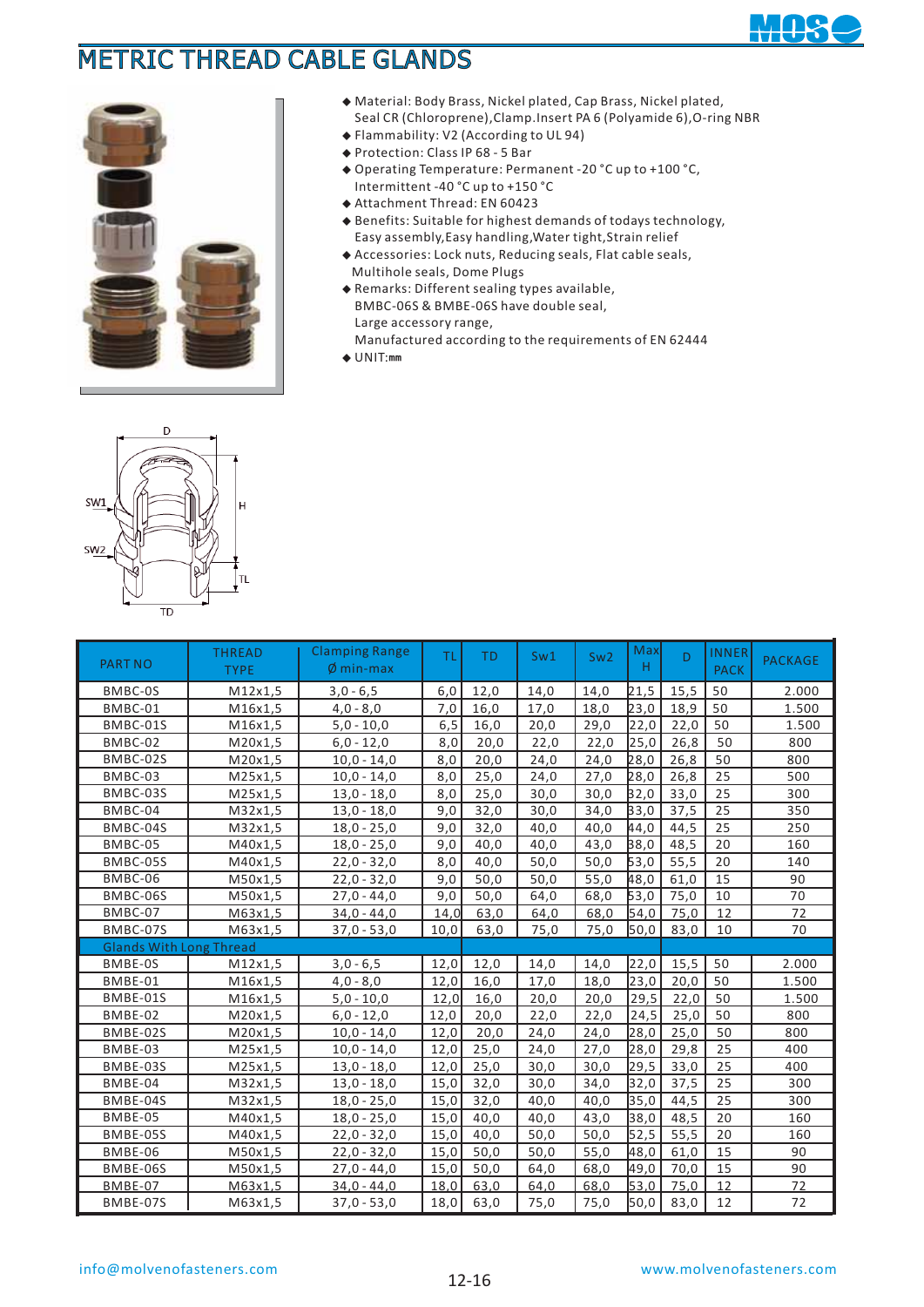# METRIC THREAD CABLE GLANDS



- **◆** Material: Body Brass, Nickel plated, Cap Brass, Nickel plated, Seal CR (Chloroprene), Clamp. Insert PA 6 (Polyamide 6), O-ring NBR
- Flammability: V2 (According to UL 94) **◆**
- ◆ Protection: Class IP 68 5 Bar
- ◆ Operating Temperature: Permanent -20 °C up to +100 °C, Intermittent -40 °C up to +150 °C
- Attachment Thread: EN 60423 **◆**
- ◆ Benefits: Suitable for highest demands of todays technology, Easy assembly,Easy handling,Water tight,Strain relief
- Accessories: Lock nuts, Reducing seals, Flat cable seals, **◆** Multihole seals, Dome Plugs
- ◆ Remarks: Different sealing types available, Large accessory range, Manufactured according to the requirements of EN 50262
- **◆** UNIT:**㎜**



| <b>PART NO</b>                 | <b>THREAD</b><br><b>TYPE</b>   | <b>Clamping Range</b><br>$Ø$ min-max | ΤL   | TD   | Sw1  | Sw2  | Max<br>H | Ď    | <b>INNER</b><br><b>PACK</b> | <b>PACKAGE</b> |
|--------------------------------|--------------------------------|--------------------------------------|------|------|------|------|----------|------|-----------------------------|----------------|
| <b>BMBC-ES</b>                 | M12x1,5                        | $3,0 - 6,5$                          | 6,0  | 12,0 | 14,0 | 14,0 | 22,0     | 15,5 | 50                          | 2.000          |
| BMBC-E1                        | M16x1,5                        | $5,0 - 10,0$                         | 7,0  | 16,0 | 20,0 | 20,0 | 28,5     | 22,0 | 50                          | 1.000          |
| BMBC-E2                        | M20x1,5                        | $6,0 - 12,0$                         | 8,0  | 20,0 | 22,0 | 22,0 | 26,5     | 24,0 | 50                          | 800            |
| BMBC-E3                        | M25x1,5                        | $11,0 - 17,0$                        | 8,0  | 25,0 | 27,0 | 27,0 | 32,5     | 30,0 | 25                          | 400            |
| BMBC-E4                        | $\overline{\text{M}32x1,5}$    | $15,0 - 21,0$                        | 8,0  | 32,0 | 34,0 | 34,0 | 36,0     | 37,0 | 25                          | 250            |
| BMBC-E5                        | M40x1,5                        | 19,0 - 28,0                          | 9,0  | 40,0 | 43,0 | 43,0 | 43,5     | 48,4 | 20                          | 140            |
| BMBC-E6                        | $\overline{\mathsf{M}}$ 50x1,5 | $27,0 - 38,0$                        | 9,0  | 50,0 | 58,0 | 58,0 | 52,0     | 64,0 | 12                          | 72             |
| BMBC-E7                        | M63x1,5                        | $34,0 - 44,0$                        | 14,0 | 63,0 | 64,0 | 68,0 | 54,0     | 75,0 | 12                          | 72             |
| <b>Glands With Long Thread</b> |                                |                                      |      |      |      |      |          |      |                             |                |
| <b>BMBE-ES</b>                 | M12x1,5                        | $3,0 - 6,5$                          | 12,0 | 12,0 | 14,0 | 14,0 | 22,0     | 15,5 | 50                          | 2.000          |
| BMBE-E1                        | M16x1,5                        | $5,0 - 10,0$                         | 12,0 | 16,0 | 20,0 | 20,0 | 28,5     | 22,0 | 50                          | 1.000          |
| BMBE-E2                        | M20x1,5                        | $6,0 - 12,0$                         | 12,0 | 20,0 | 22,0 | 22,0 | 26,5     | 24,0 | 50                          | 800            |
| BMBE-E3                        | M25x1,5                        | $11.0 - 17.0$                        | 12,0 | 25,0 | 27,0 | 27,0 | 32,5     | 30,0 | 25                          | 400            |
| BMBE-E4                        | M32x1,5                        | $15,0 - 21,0$                        | 15,0 | 32,0 | 34,0 | 34,0 | 36,0     | 37,0 | 25                          | 250            |
| BMBE-E5                        | M40x1,5                        | $19,0 - 28,0$                        | 15,0 | 40,0 | 43,0 | 43,0 | 43,5     | 48,4 | 20                          | 120            |
| BMBE-E6                        | M50x1,5                        | $27,0 - 38,0$                        | 15,0 | 50,0 | 58,0 | 58,0 | 52,0     | 64,0 | 10                          | 70             |
| BMBE-E7                        | M63x1,5                        | $34,0 - 44,0$                        | 15,0 | 63,0 | 64,0 | 68,0 | 54,0     | 75,0 | 10                          | 70             |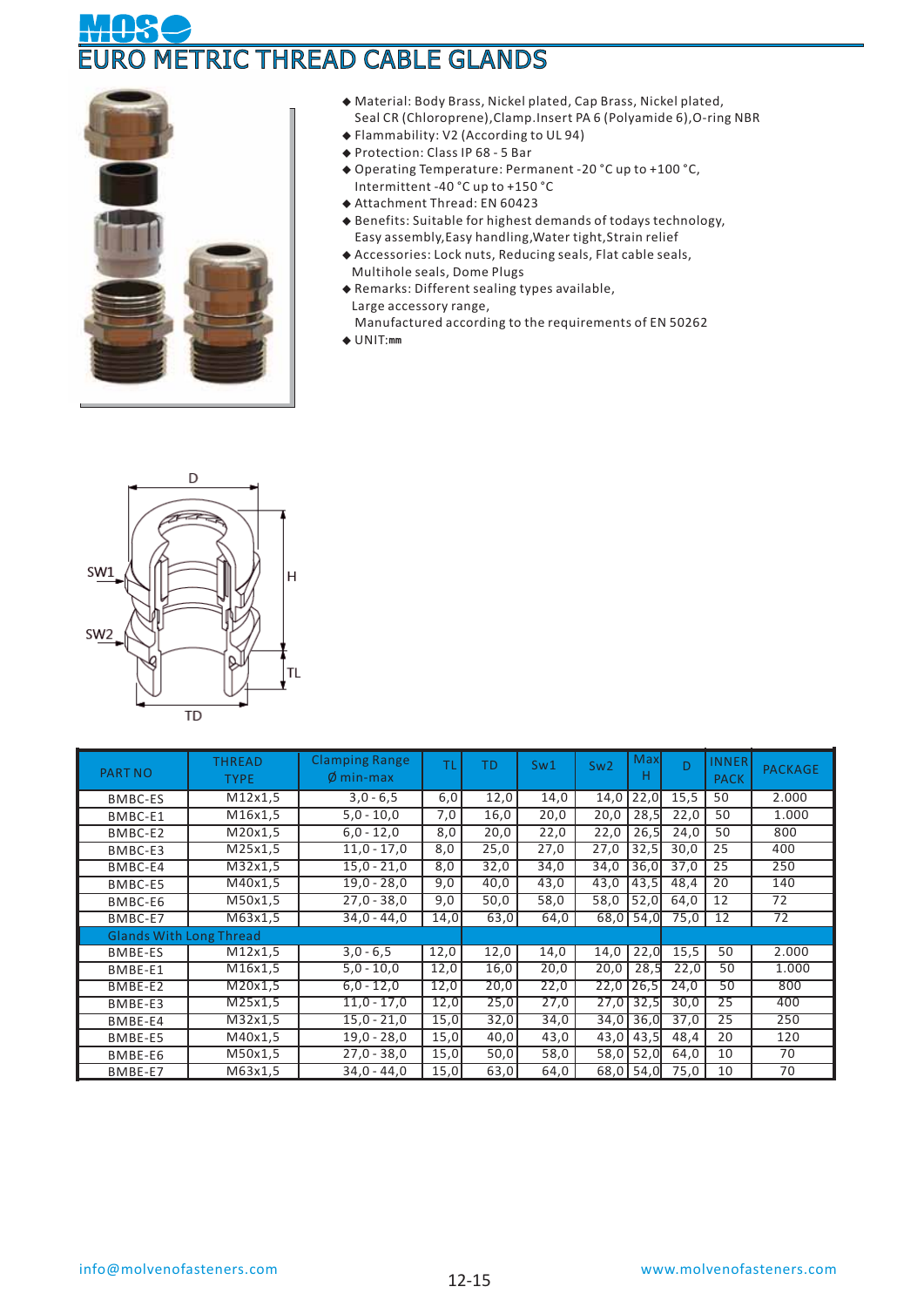

### PG THREAD CABLE GLANDS



- **◆** Material: Body Brass, Nickel plated, Cap Brass, Nickel plated, Seal CR (Chloroprene), Clamp. Insert PA 6 (Polyamide 6), O-ring NBR
- Flammability: V2 (According to UL 94) **◆**
- ◆ Protection: Class IP 68 5 Bar
- ◆ Operating Temperature: Permanent -20 °C up to +100 °C, Intermittent -40 °C up to +150 °C
- Attachment Thread: DIN 40430 **◆**
- ◆ Benefits: Suitable for highest demands of todays technology, Easy assembly,Easy handling,Water tight,Strain relief
- Accessories: Lock nuts, Reducing seals, Flat cable seals, **◆** Multihole seals, Dome Plugs
- ◆ Remarks: Different sealing types available, Large accessory range, Manufactured according to the requirements of EN 50262
- **◆** UNIT:**㎜**



| <b>PART NO</b> | <b>THREAD</b><br><b>TYPE</b>   | <b>Clamping Range</b><br>$\emptyset$ min-max | TL   | <b>TD</b> | Sw1  | Sw <sub>2</sub> | Max<br>H    | D    | <b>INNER</b><br><b>PACK</b> | <b>PACKAGE</b> |
|----------------|--------------------------------|----------------------------------------------|------|-----------|------|-----------------|-------------|------|-----------------------------|----------------|
| BSBC-01        | Pg7                            | $3,0 - 6,5$                                  | 6,0  | 12,5      | 14,0 | 14,0            | 22,0        | 15,5 | 50                          | 2.000          |
| BSBC-02        | Pg 9                           | $4,0 - 8,0$                                  | 6,0  | 15,2      | 17,0 | 17,0            | 23,5        | 18,9 | 50                          | 1.500          |
| BSBC-03        | Pg 11                          | $5,0 - 10,0$                                 | 6,0  | 18,6      | 20,0 | 20,0            | 26,0        | 22,0 | 50                          | 1.000          |
| BSBC-04        | Pg 13,5                        | $6,0 - 12,0$                                 | 6, 5 | 20,4      | 22,0 | 22,0            | 24,5        | 24,5 | 50                          | 800            |
| BSBC-05        | Pg 16                          | $10,0 - 14,0$                                | 6, 5 | 22,5      | 24,0 | 24,0            | 28,0        | 26,5 | 25                          | 500            |
| BSBC-06        | Pg 21                          | $13,0 - 18,0$                                | 7,2  | 28,3      | 30,0 | 30,0            | 32,5        | 33,0 | 25                          | 350            |
| BSBC-07        | Pg 29                          | $18,0 - 25,0$                                | 8,0  | 37,0      | 40,0 | 40,0            | 38,5        | 44,5 | 20                          | 160            |
| BSBC-08        | Pg 36                          | $22,0 - 32,0$                                | 9,0  | 47,0      | 50,0 | 50,0            | 48,0        | 55,5 | 15                          | 90             |
| BSBC-09        | Pg 42                          | $30,0 - 38,0$                                | 12,0 | 54,0      | 58,0 | 58,0            | 48,5        | 64,0 | 12                          | 72             |
| BSBC-10        | Pg 48                          | $34,0 - 44,0$                                | 14,0 | 59,3      | 64,0 | 64,0            | 53,0        | 70,0 | 12                          | 72             |
|                | <b>Glands With Long Thread</b> |                                              |      |           |      |                 |             |      |                             |                |
| BSBE-01        | Pg 7                           | $3,0 - 6,5$                                  | 10,0 | 12,5      | 14,0 |                 | $14,0$ 22,0 | 15,5 | 50                          | 2.000          |
| BSBE-02        | Pg 9                           | $4,0 - 8,0$                                  | 10,0 | 15,2      | 17,0 | 17,0            | 23,5        | 18,9 | 50                          | 1.500          |
| <b>BSBE-03</b> | Pg 11                          | $5,0 - 10,0$                                 | 10,0 | 18,6      | 20,0 | 20,0            | 26,0        | 22,0 | 50                          | 1.000          |
| BSBE-04        | Pg 13,5                        | $6,0 - 12,0$                                 | 10,0 | 20,4      | 22,0 | 22,0            | 24,5        | 24,5 | 50                          | 800            |
| BSBE-05        | Pg 16                          | $10,0 - 14,0$                                | 10,0 | 22,5      | 24,0 | 24,0            | 28,0        | 26,5 | 25                          | 600            |
| BSBE-06        | Pg 21                          | $13,0 - 18,0$                                | 12,0 | 28,3      | 30,0 | 30,0            | 32,5        | 33,0 | 25                          | 350            |
| BSBE-07        | Pg 29                          | $18,0 - 25,0$                                | 12,0 | 37,0      | 40,0 | 40,0            | 38,5        | 44,5 | 20                          | 160            |
| BSBE-08        | Pg 36                          | $22,0 - 32,0$                                | 14,0 | 47,0      | 50,0 | 50,0            | 48,0        | 55,5 | 15                          | 90             |
| BSBE-09        | Pg 42                          | $30,0 - 38,0$                                | 16,0 | 54,0      | 58,0 | 58,0            | 48,5        | 64,0 | 12                          | 72             |
| <b>BSBE-10</b> | Pg 48                          | 34,0 - 44,0                                  | 18,0 | 59,3      | 64,0 | 64,0            | 53,0        | 70,0 | 12                          | 72             |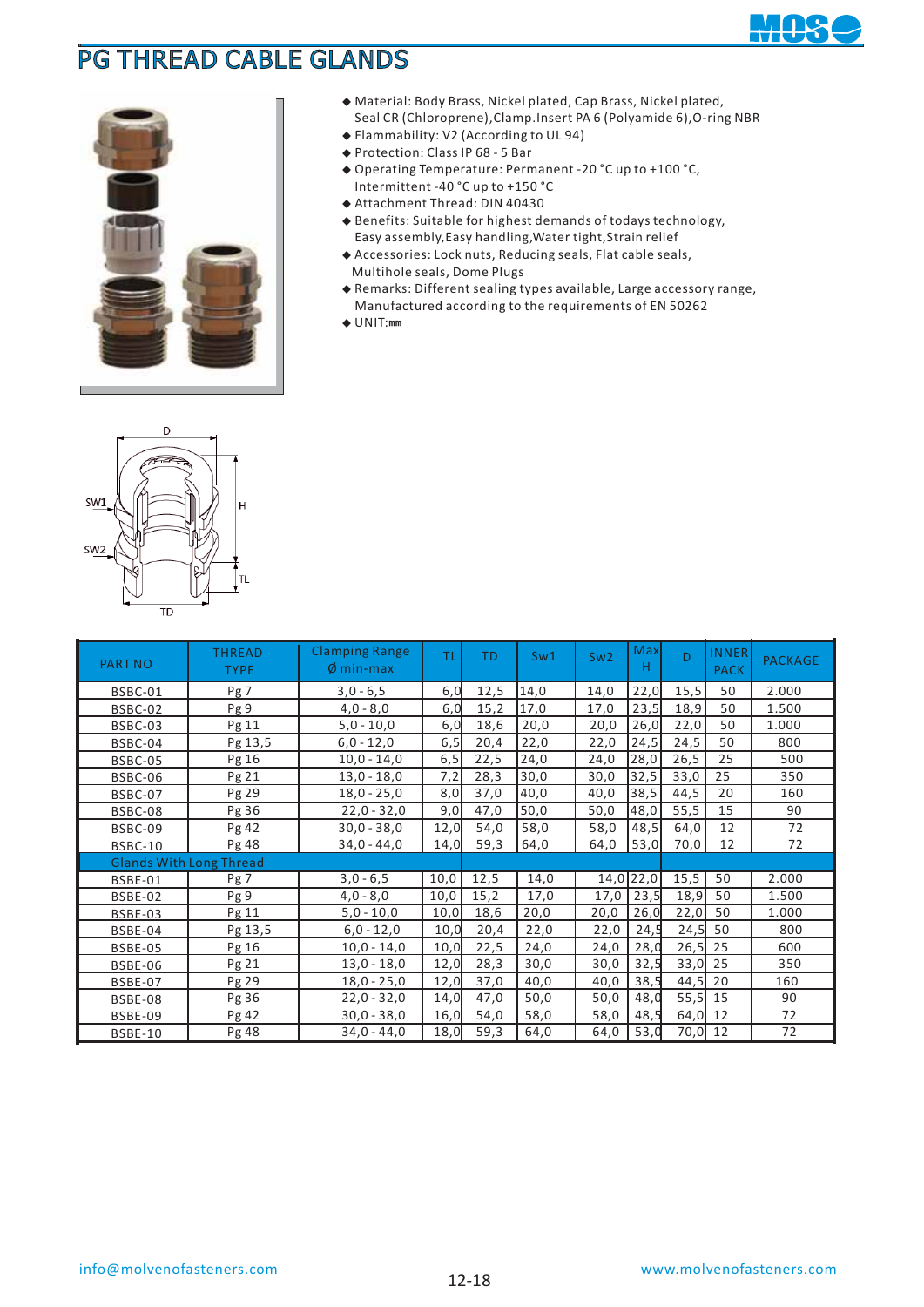# READ CABLE GLANDS



- **◆** Material: Body Brass, Nickel plated, Cap Brass, Nickel plated, Seal CR (Chloroprene), Clamp. Insert PA 6 (Polyamide 6), O-ring NBR
- Flammability: V2 (According to UL 94) **◆**
- ◆ Protection: Class IP 68 5 Bar
- ◆ Operating Temperature: Permanent -20 °C up to +100 °C, Intermittent -40 °C up to +150 °C
- Attachment Thread: ANSI B 1.20.1 **◆**
- ◆ Benefits: Suitable for highest demands of todays technology, Easy assembly,Easy handling,Water tight,Strain relief
- Accessories: Lock nuts, Reducing seals, Flat cable seals, **◆** Multihole seals, Dome Plugs
- ◆ Remarks: Different sealing types available, Large accessory range, Manufactured according to the requirements of EN 50262
- **◆** UNIT:**㎜**



| <b>PART NO</b> | THREAD<br><b>TYPE</b> | <b>Clamping Range</b><br>$\emptyset$ min-max | ÷ | TD.           | Sw1   | Sw2                     | Max<br>н | D             | <b>INNER</b><br><b>PACK</b> | <b>PACKAGE</b> |
|----------------|-----------------------|----------------------------------------------|---|---------------|-------|-------------------------|----------|---------------|-----------------------------|----------------|
| BNBC-01        | NPT 3/8"              | $0,157 - 0,314$                              |   | 0.452 0.661   | 0.669 | 0,748 0,905 0,826       |          |               | 50                          | 1.000          |
| BNBC-01S       | NPT 3/8"              | $0,196 - 0,393$                              |   | $0,452$ 0,661 | 0,787 | $0,787$ $ 1,160 0,866 $ |          |               | 50                          | 1.000          |
| BNBC-02        | NPT 1/2"              | $0,236 - 0,472$                              |   | 0,511 0,822   | 0,866 | $0,866$ $ 1,003 0,964 $ |          |               | 50                          | 800            |
| BNBC-02S       | NPT 1/2"              | $0,393 - 0,551$                              |   | 0,511 0,822   | 0,944 | $0,944$ $ 1,100 1,055 $ |          |               | 50                          | 600            |
| BNBC-03        | NPT 3/4"              | $0,511 - 0,708$                              |   | 0,511 1,030   | 1,181 | 1,181                   |          | $1,397$ 1,299 | 25                          | 300            |
| BNBC-04        | NPT <sub>1"</sub>     | $0,708 - 0,984$                              |   | 0,5111,291    | 1,574 | 1,692                   |          | 1,692 1,751   | 10                          | 160            |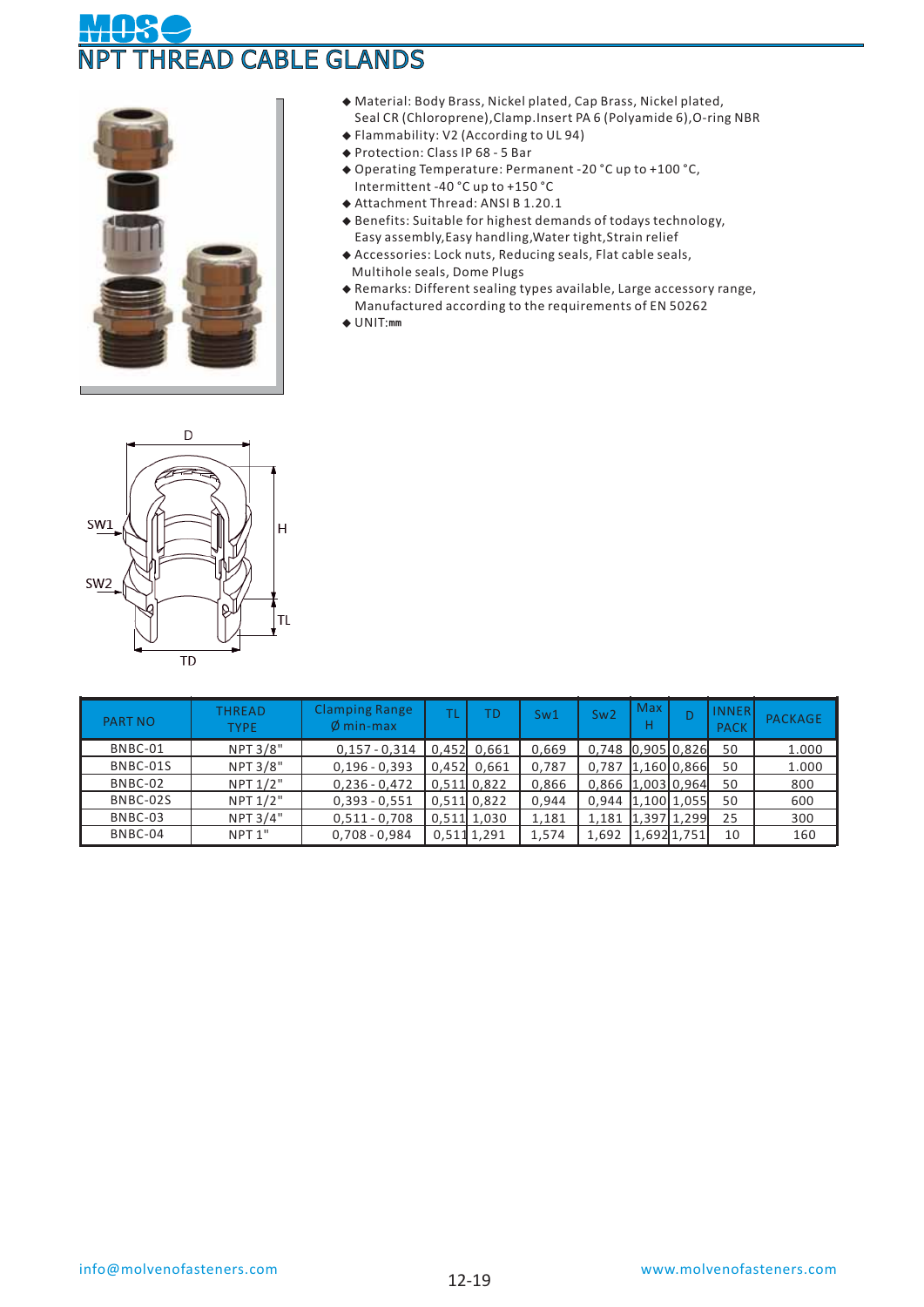

## STAINLESS STEEL METRIC THREAD CABLE GLANDS



- **◆** Material: Body Stainless steel 1.4305 (AISI 303), other stainless steel grades available upon request,Cap Stainless steel 1.4305 (AISI 303), other stainless steel grades available upon request, Seal CR (Chloroprene), O-ring NBR, Clamp.Insert PA 6 (Polyamide 6)
- Flammability: V2 (According to UL 94) **◆**
- ◆ Protection: Class IP 68 5 Bar
- Operating Temperature: Permanent -20 °C up to +100 °C, **◆** Intermittent -40 °C up to +150 °C
- ◆ Benefits: Suitable for highest demands of todays technology, Easy assembly, Easy handling, Water tight, Strain relief
- ◆ Accessories: Lock nuts, Reducing seals, Flat cable seals, Multihole seals, Dome Plugs
- Application Areas Tunnel lighting, Chemical industry, Requirements of high **◆** mechanical and chemical resistance
- ◆ Remarks: Body and cap can be produced by AISI 316L (1,4404)
- upon request.
- **◆** UNIT:**㎜**



| <b>PART NO</b> | <b>THREAD</b><br><b>TYPE</b>                | <b>Clamping Range</b><br>$\emptyset$ min-max | TL   | TD          | Sw1  | Sw <sub>2</sub> | Max<br>Н | D    | <b>INNER</b><br><b>PACK</b> | <b>PACKAGE</b> |
|----------------|---------------------------------------------|----------------------------------------------|------|-------------|------|-----------------|----------|------|-----------------------------|----------------|
|                | Metric Thread (Attachment thread: EN 60423) |                                              |      |             |      |                 |          |      |                             |                |
| BMSC-0S        | M12X1,5                                     | $3,0 - 6,5$                                  | 6,0  | 12,0        | 14,0 | 14,0            | 21,5     | 15,5 | 50                          | 2.000          |
| BMSC-01        | M16X1,5                                     | $4,0 - 8,0$                                  | 7,0  | 16,0        | 17,0 | 19,0            | 23,0     | 20,8 | 50                          | 1.500          |
| BMSC-02        | M20X1,5                                     | $6,0 - 12,0$                                 | 8,0  | 20,0        | 22,0 | 22,0            | 24,0     | 24,5 | 50                          | 800            |
| BMSC-03        | M25X1,5                                     | $10,0 - 14,0$                                | 8,0  | 25,0        | 24,0 | 27,0            | 27,5     | 29,6 | 25                          | 500            |
| BMSC-04        | M32X1,5                                     | $13,0 - 18,0$                                | 9,0  | 32,0        | 30,0 | 36,0            | 32,5     | 38,9 | 25                          | 350            |
| BMSC-05        | M40X1,5                                     | $18,0 - 25,0$                                | 9,0  | 40,0        | 41,0 | 46,0            | 40,6     | 51,4 | 20                          | 160            |
| BMSC-06        | M50X1,5                                     | $22,0 - 32,0$                                | 9,0  | 50,0        | 50,0 | 55,0            | 46,0     | 60,0 | 15                          | 90             |
| BMSC-07        | M63X1,5                                     | $34,0 - 44,0$                                |      | 14,0 63,0   | 65,0 | 70,0            | 52,0     | 77,0 | 12                          | 72             |
|                | Pg Thread (Attachment thread: DIN 40430)    |                                              |      |             |      |                 |          |      |                             |                |
| BSSC-01        | Pg7                                         | $3,0 - 6,5$                                  | 6,0  | 12,5        | 14,0 | 14,0            | 21,8     | 15,3 | 50                          | 2.000          |
| BSSC-02        | Pg9                                         | $4,0 - 8,0$                                  | 6,0  | 15,2        | 17,0 | 19,0            | 22,6     | 21,0 | 50                          | 1.500          |
| BSSC-03        | Pg11                                        | $5,0 - 10,0$                                 | 6,0  | 18,6        | 22,0 | 22,0            | 25,5     | 24,0 | 50                          | 1.000          |
| BSSC-04        | Pg13,5                                      | $6,0 - 12,0$                                 | 6, 5 | 20,4        | 22,0 | 22,0            | 24,1     | 24,5 | 50                          | 800            |
| <b>BSSC-05</b> | Pg16                                        | $10,0 - 14,0$                                | 6,5  | 22,5        | 24,0 | 24,0            | 27,5     | 26,5 | 25                          | 600            |
| BSSC-06        | Pg21                                        | $13,0 - 18,0$                                | 7.2  | 28,3        | 30,0 | 30,0            | 31,5     | 32,9 | 25                          | 350            |
| BSSC-07        | Pg29                                        | $18,0 - 25,0$                                | 8,0  | 37,0        | 41,0 | 41,0            | 37,1     | 45,5 | 20                          | 160            |
| BSSC-08        | Pg36                                        | $22,0 - 32,0$                                | 9,0  | 47,0        | 50,0 | 50,0            | 46,0     | 55,5 | 15                          | 90             |
| BSSC-09        | Pg42                                        | $30,0 - 38,0$                                |      | $12,0$ 54,0 | 60,0 | 60,0            | 48,1     | 66,5 | 12                          | 72             |
| <b>BSSC-10</b> | Pg48                                        | $34,0 - 44,0$                                |      | 14,0 59,3   | 65,0 | 65,0            | 49,3     | 72,d | 12                          | 72             |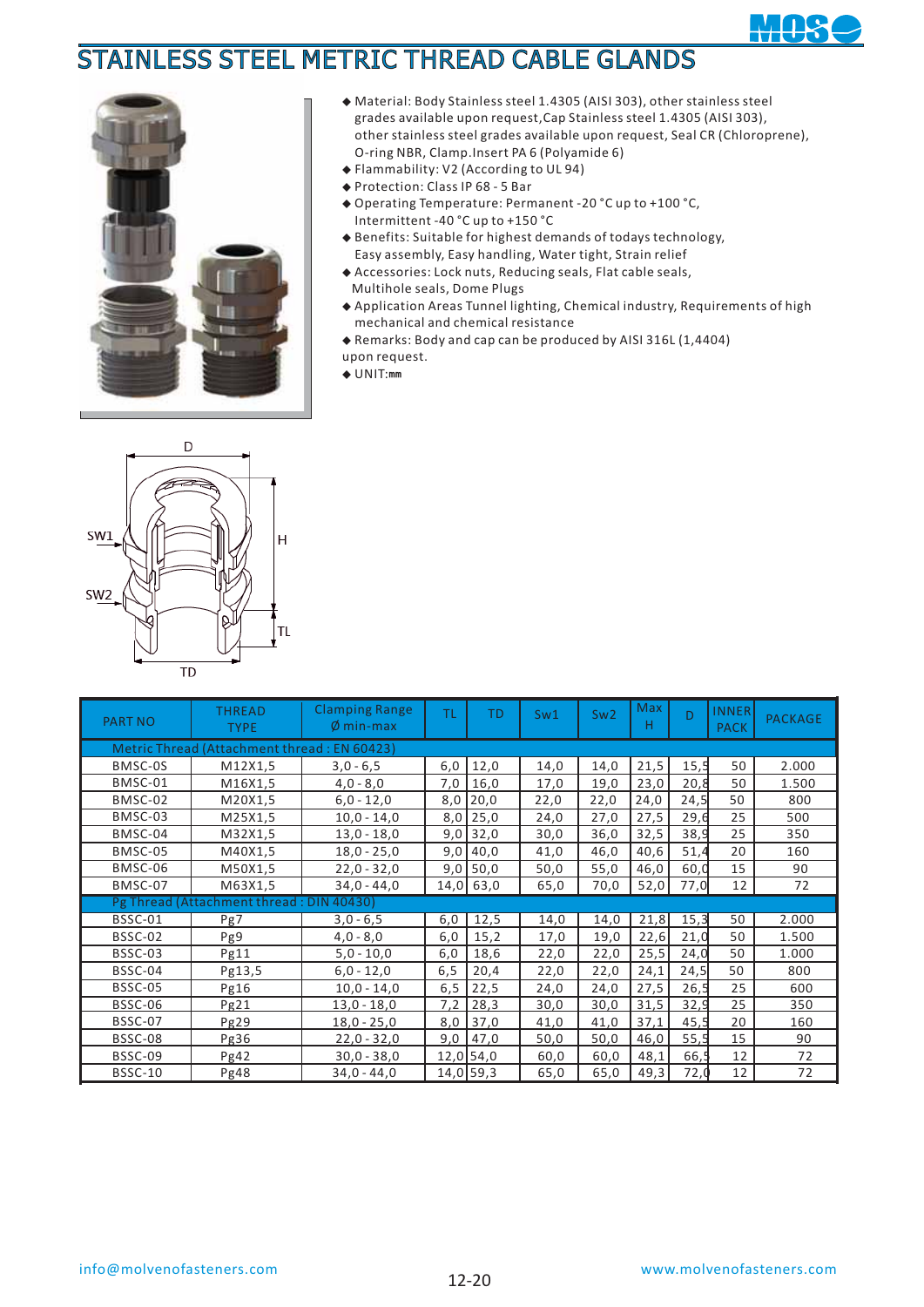# **& PG THREAD DOUBLE SEAL CABLE GLANDS**



- **◆** Material: Body Brass, Nickel plated, Cap Brass, Nickel plated, Seal CR (Chloroprene), O-ring NBR
- Flammability: V2 (According to UL 94) **◆**
- ◆ Protection: Class IP 68 5 Bar
- ◆ Operating Temperature: Permanent -20 °C up to +100 °C, Intermittent -40 °C up to +150 °C
- ◆ Benefits: Suitable for highest demands of todays technology,
- Easy assembly, Easy handling, Water tight, Strain relief
- ◆ Accessories: Lock nuts
- Remarks: Double Seal Cable Glands are constructed with double **◆** seal, providing a wide clamping range. For high temperature resistant (max 300°C).DS gland can be produced with special silicone sealing.
- **◆** UNIT:**㎜**





| <b>PART NO</b> | <b>THREAD</b><br><b>TYPE</b>                | Double seal   Single seal | Clamping Range Ø min-max | ΤL   | <b>TD</b> | Sw1        | Max<br>н | D    | <b>INNER</b><br><b>PACK</b> | <b>PACKAGE</b> |
|----------------|---------------------------------------------|---------------------------|--------------------------|------|-----------|------------|----------|------|-----------------------------|----------------|
|                | Metric Thread (Attachment thread: EN 60423) |                           |                          |      |           |            |          |      |                             |                |
| BDSM-0S        | M12x1,5                                     |                           | $4,0 - 6,0$              | 6,0  | 12,0      | 14         | 18,0     | 15,8 | 50                          | 2000           |
| BDSM-01        | M16x1,5                                     | $4,0 - 6,0$               | $6, 5 - 9, 0$            | 5,1  | 16,0      | 18         | 23,9     | 19,8 | 50                          | 1500           |
| BDSM-02        | M20x1,5                                     | $4,5 - 7,0$               | $7,0 - 12,0$             | 6,0  | 20,0      | 22         | 21,5     | 25,0 | 50                          | 1000           |
| BDSM-03        | M25x1,5                                     | $10,0 - 13,0$             | $14,0 - 17,5$            | 7,0  | 25,0      | 28         | 22,5     | 31,0 | 25                          | 600            |
| BDSM-04        | M32x1,5                                     | $14,5 - 18,0$             | $19,0 - 23,5$            | 8,0  | 32,0      | 35         | 26,0     | 38,8 | 25                          | 350            |
| <b>BDSM-05</b> | M40x1,5                                     | $16, 5 - 23, 5$           | $19,5 - 27,0$            | 8,0  | 40,0      | 43         | 35,5     | 47,0 | 20                          | 160            |
|                | Pg Thread (Attachment thread: DIN 40430)    |                           |                          |      |           |            |          |      |                             |                |
| BDSP-01        | Pg7                                         | ۰                         | $4,0 - 7,0$              | 6,0  | 12,50     | 15         | 18,0     | 16,5 | 50                          | 1.500          |
| BDSP-02        | Pg9                                         | $4,0 - 6,0$               | $6,0 - 10,0$             | 6,0  | 15,20     | 18         | 18,7     | 20,0 | 50                          | 1.500          |
| BDSP-03        | Pg11                                        | $5,0 - 7,0$               | $7,0 - 12,0$             | 6,0  | 18,60     | 22         | 20,5     | 25,0 | 50                          | 1.000          |
| BDSP-04        | Pg13,5                                      | $8,0 - 10,0$              | $10,0 - 15,0$            | 6,0  | 20,40     | 24         | 21,0     | 27,0 | 50                          | 800            |
| BDSP-05        | Pg16                                        | $8,0 - 10,0$              | $10,0 - 15,0$            | 6,0  | 22,50     | 24/25 21,0 |          | 27,5 | 25                          | 600            |
| BDSP-06        | Pg21                                        | $10,0 - 13,0$             | $13,0 - 20,0$            | 7,6  | 28,30     | 32         | 25,0     | 35,5 | 25                          | 350            |
| BDSP-07        | Pg29                                        | $19,0 - 21,0$             | $21,0 - 28,0$            | 8,0  | 37,00     | 40         | 25,5     | 45,1 | 20                          | 160            |
| <b>BDSP-08</b> | Pg36                                        | $26.0 - 30.0$             | $30.0 - 35.0$            | 8.0  | 47.00     | 50         | 28.3     | 56.9 | 15                          | 90             |
| BDSP-09        | Pg42                                        | $35,0 - 39,0$             | $39,0 - 44,0$            | 10,0 | 54,00     | 58         | 32.2     | 64,0 | 12                          | 72             |
| BDSP-10        | Pg48                                        | $37,0 - 40,0$             | $40,0 - 48,0$            | 11,0 | 59,30     | 643        | 4,1      | 70,0 | 12                          | 72             |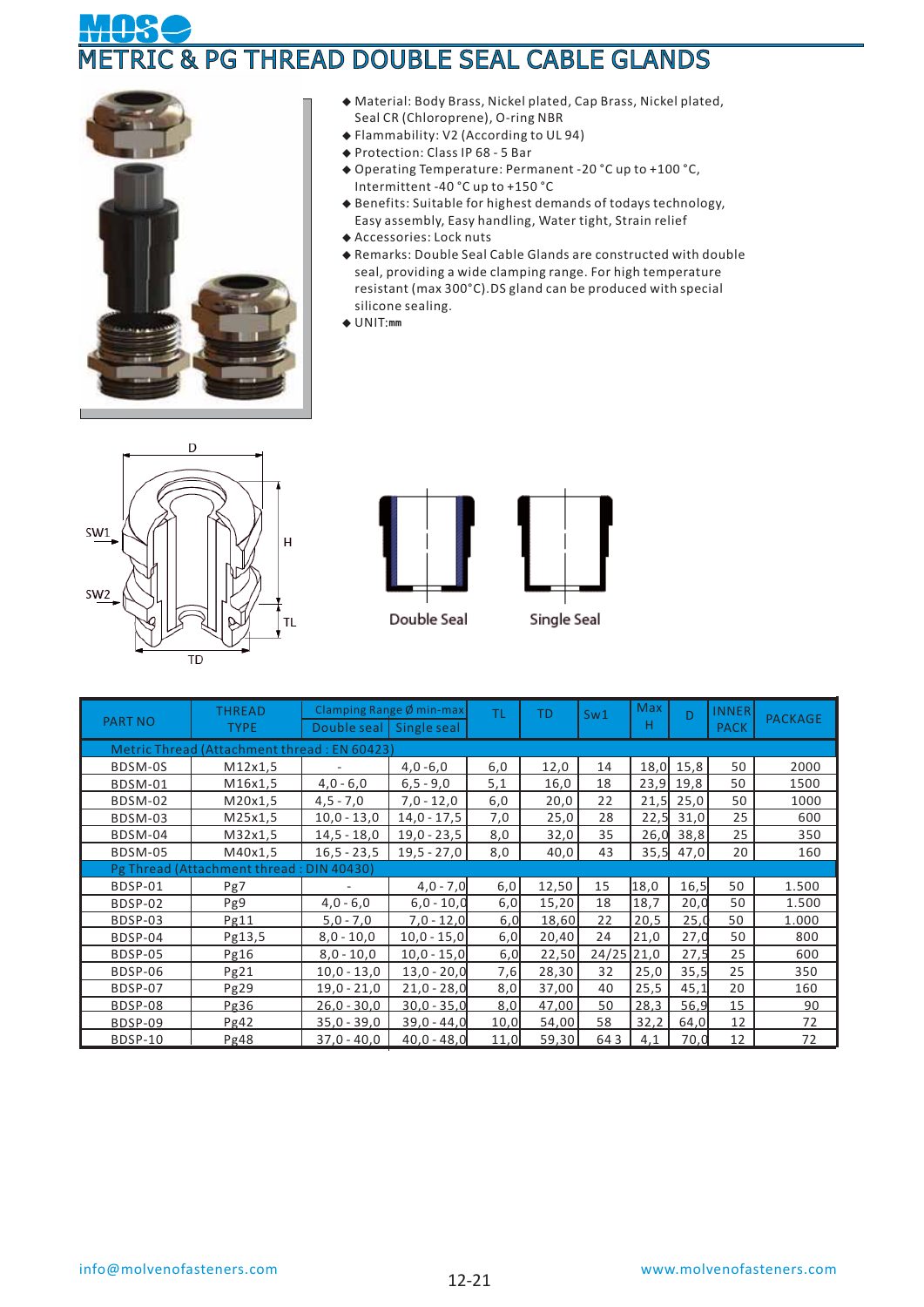## BIG SIZE METRIC THREAD CABLE GLANDS





- **◆** Material: Body Brass, Nickel plated, Cap Brass, Nickel plated Seal CR (Chloroprene), O-ring NBR
- Flammability: V2 (According to UL 94) **◆**
- ◆ Protection: Class IP 68 5 Bar
- ◆ Operating Temperature: Permanent -20 °C up to +100 °C, Intermittent -40 °C up to +150 °C
- Attachment Thread EN 60423 **◆**
- ◆ Benefits: Suitable for highest demands of todays technology, Easy assembly, Easy handling, Water tight, Strain relief
- Accessories: Lock nuts **◆**
- ◆ Manufactured according to the requirements of EN 50262
- **◆** UNIT:**㎜**





| <b>PART NO</b> | THREAD<br><b>TYPE</b> | <b>Clamping Range</b><br>$\emptyset$ min-max | ΤL | TD  | Sw1 | Sw <sub>2</sub> | Max<br>н |              | Type | <b>INNER</b><br><b>PACK</b> | <b>PACKAGE</b> |
|----------------|-----------------------|----------------------------------------------|----|-----|-----|-----------------|----------|--------------|------|-----------------------------|----------------|
| BDSM-08        | M72X2                 | $56,0 - 62,0$                                | 16 | 72  | 77  | 77              | 41,0     | 86,0         | А    | 4                           | 28             |
| BDSM-09S       | M75X1,5               | $56,0 - 62,0$                                | 16 | 75  | 77  | 77              | 41.0     | 86,0         | A    | 4                           | 16             |
| BDSM-09        | M75X2                 | $56,0 - 62,0$                                | 16 | 75  | 77  | 77              | 41,0     | 86,0         | A    | 4                           | 16             |
| <b>BDSM-10</b> | M80X2                 | $60,0 - 66,0$                                | 18 | 80  | 90  | 90              | 45,5     | 99,3         | A    |                             | 10             |
| BDSM-10R       | M80X2                 | $50,0 - 56,0$                                | 18 | 80  | 90  | 90              | 50.0     | 99,3         | A    |                             | 10             |
| BDSM-11        | M85X2                 | $68,0 - 76,0$                                | 22 | 85  | 95  | 95              | 51.0     | 106,2        | A    | ำ                           | 10             |
| BDSM-11R       | M85X2                 | $63,0 - 70,0$                                | 22 | 85  | 95  | 95              |          | 53,0 106,2   | A    |                             | 10             |
| BDSM-12        | M90X2                 | $68,0 - 77,0$                                | 22 | 90  | 95  | 100             |          | $51,0$ 112,0 | А    |                             | 10             |
| BDSM-13        | M110X2                | $60,0 - 82,0$                                | 25 | 110 | 120 | 125             | 74.2     | 134,0        | B    |                             | 8              |